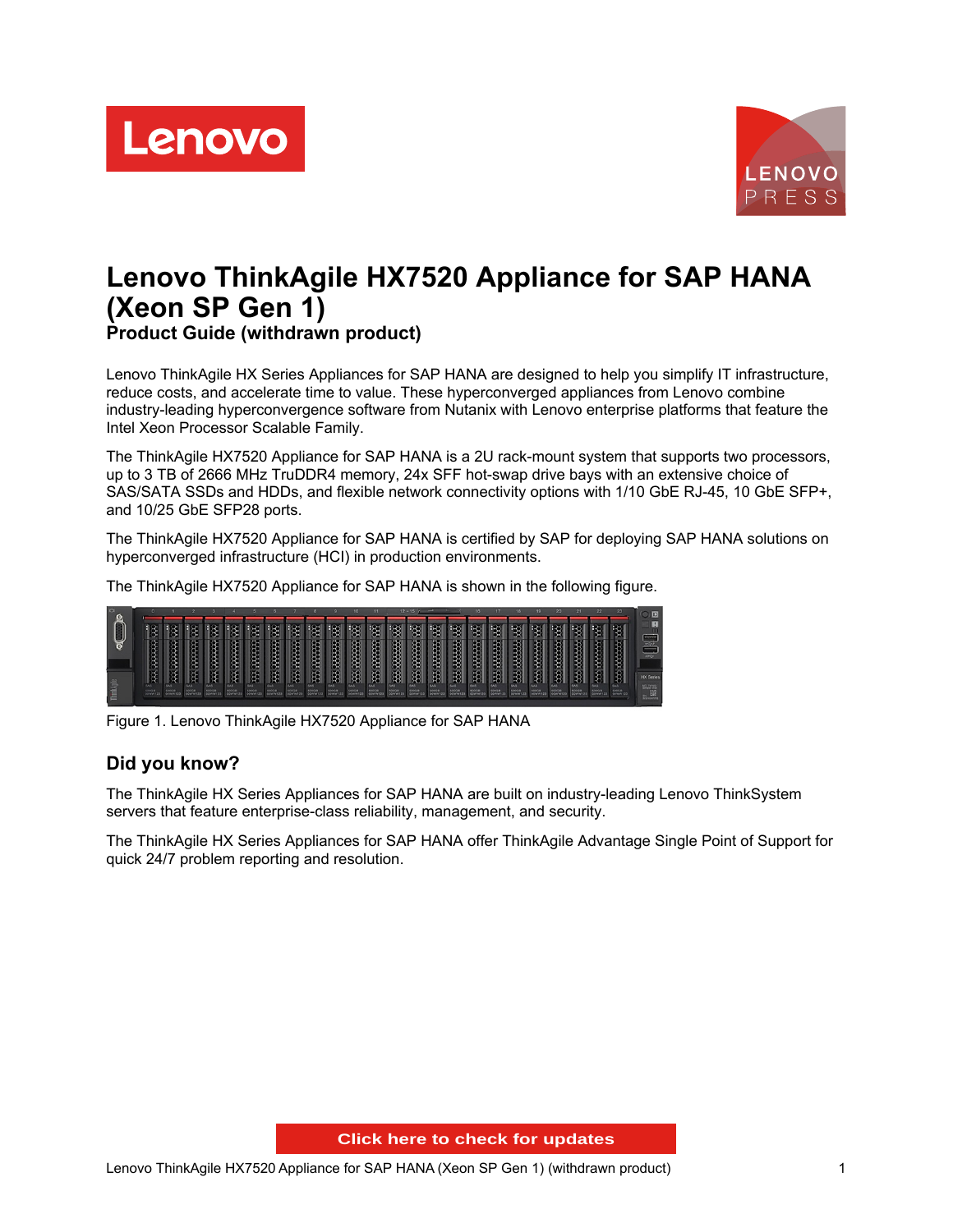# **Key features**

The ThinkAgile HX Series Appliances for SAP HANA offer the following key features:

- Certified to run SAP HANA in production on hyperconverged infrastructure.
- Factory-integrated, pre-configured ready-to-go appliances built on proven and reliable Lenovo ThinkSystem servers that provide compute power for SAP HANA workloads and powered by industry's most feature-rich hyperconverged infrastructure software from Nutanix.
- Provide quick and convenient path to implement a hyperconverged solution powered by Nutanix with "one stop shop" and a single point of contact provided by Lenovo for purchasing, deploying, and supporting the solution.
- Meet workload demands with performance-optimized all-flash storage configurations.
- Deliver fully validated and integrated hardware and firmware that is certified with Nutanix software.
- Include Lenovo ThinkAgile Advantage Single Point of Support for quick 24/7 problem reporting and resolution.
- Offer Lenovo deployment services to get customers up and running quickly.

The Nutanix software running on the ThinkAgile HX Series Appliances for SAP HANA deliver the following key features:

- A natively integrated solution for data protection and continuous availability at VM granularity that gives administrators an affordable range of options to meet the recovery point objectives (RPO) and recovery time objectives (RTO) for different applications.
- A fault resistant platform, with no single point of failure and no bottlenecks with shared-nothing architecture, where all data, metadata and services are distributed to all nodes within the cluster, that is built to detect, isolate and recover from failures anywhere in the system.
- An intuitive user-centric management experience to simplify every aspect of the IT infrastructure lifecycle and provide a single pane of glass to monitor and control Nutanix clusters, with simplified workflows and rich automation for common administrative tasks.
- Powerful security features, such as two-factor authentication and data-at-rest encryption, with a security development lifecycle that is integrated into product development to help customers meet the most stringent security requirements.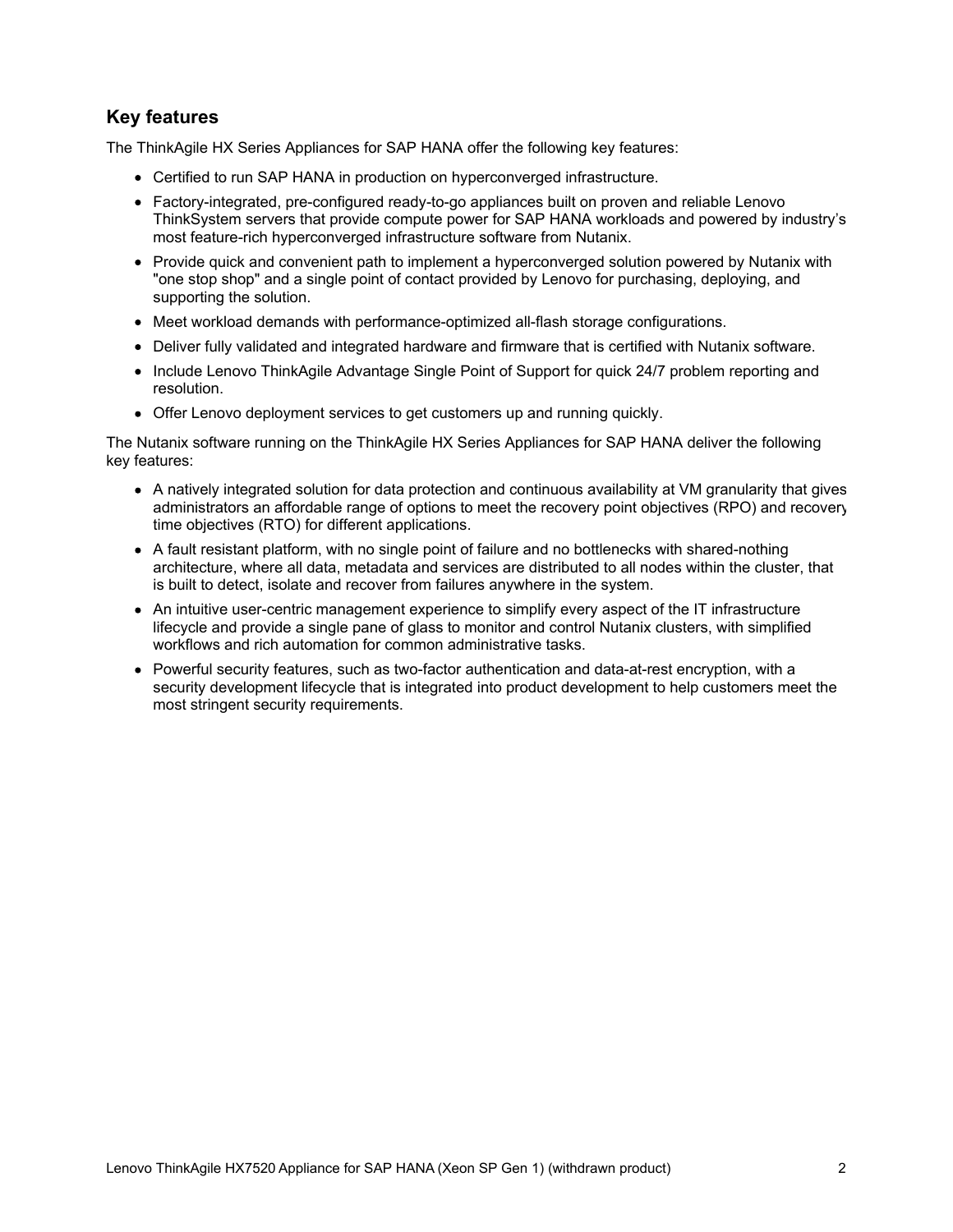# <span id="page-2-0"></span>**Components and connectors**

The following figure shows the front view of the ThinkAgile HX7520 Appliance for SAP HANA.





The front of the ThinkAgile HX7520 Appliance for SAP HANA includes the following components:

- 20x SAS/SATA and 4x AnyBay, or 12x SAS/SATA and 4x AnyBay 2.5-inch hot-swap drive bays
- One VGA port
- One USB 2.0 port with XClarity Controller access
- One USB 3.0 port
- A Power button
- Status LEDs

The following figure shows the rear view of the ThinkAgile HX7520 Appliance for SAP HANA.



Figure 3. ThinkAgile HX7520 Appliance for SAP HANA rear view

The rear of the ThinkAgile HX7520 Appliance for SAP HANA includes the following components:

- Up to six PCIe expansion slots (2 reserved for SAS HBAs)
- One LOM card slot
- One 1 GbE port for XClarity Controller
- One VGA port
- Two USB 3.0 ports
- Two hot-swap power supplies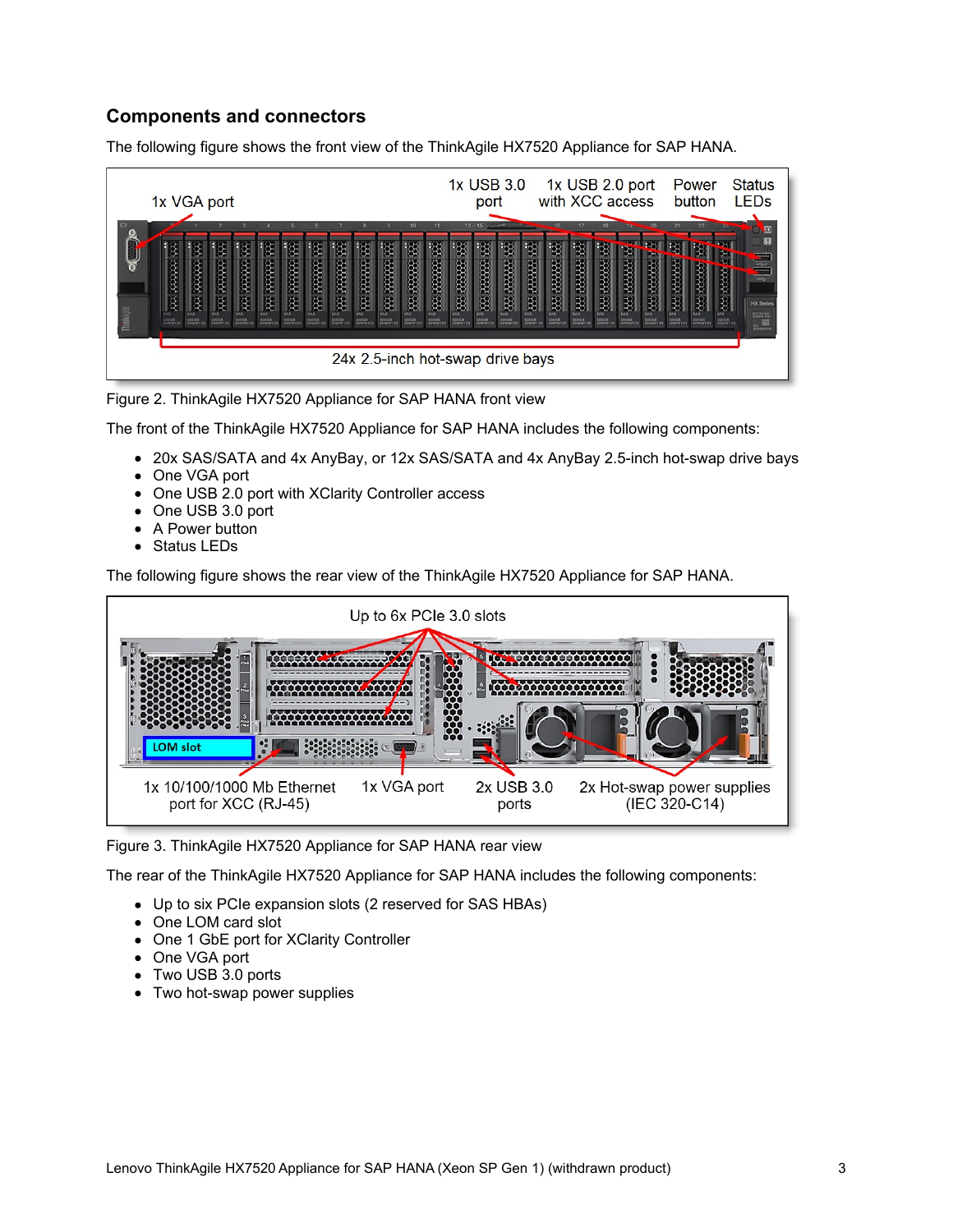# **System specifications**

The following table lists the system specifications of the ThinkAgile HX7520 Appliance for SAP HANA appliances.

| <b>Attribute</b>       | <b>Specification</b>                                                                                                                                                                                                                                                                                                                                                                                                                                                                                                                                                                                                       |
|------------------------|----------------------------------------------------------------------------------------------------------------------------------------------------------------------------------------------------------------------------------------------------------------------------------------------------------------------------------------------------------------------------------------------------------------------------------------------------------------------------------------------------------------------------------------------------------------------------------------------------------------------------|
| Form factor            | 2U Rack-mount.                                                                                                                                                                                                                                                                                                                                                                                                                                                                                                                                                                                                             |
| Processor              | Two Intel Xeon Gold or Platinum Gen 1 processors.                                                                                                                                                                                                                                                                                                                                                                                                                                                                                                                                                                          |
| Chipset                | Intel C624.                                                                                                                                                                                                                                                                                                                                                                                                                                                                                                                                                                                                                |
| Memory                 | 24 DIMM slots for TruDDR4 2666 MHz memory. Support for 8 GB, 16 GB, and 32 GB RDIMMs,<br>or 64 GB LRDIMMs, or 64 GB and 128 GB 3DS RDIMMs.                                                                                                                                                                                                                                                                                                                                                                                                                                                                                 |
| Memory capacity        | Up to 3 TB with 24x 128 GB 3DS RDIMMs.                                                                                                                                                                                                                                                                                                                                                                                                                                                                                                                                                                                     |
| Memory<br>protection   | Error correction code (ECC), Single Device Data Correction (SDDC; for x4-based memory<br>DIMMs), Adaptive Double Device Data Correction (ADDDC; for x4-based memory DIMMs,<br>requires Intel Xeon Gold or Platinum processors), patrol scrubbing, and demand scrubbing.                                                                                                                                                                                                                                                                                                                                                    |
| Drive bays             | • 20x SAS/SATA and 4x AnyBay 2.5-inch hot-swap; or<br>12x SAS/SATA and 4x AnyBay 2.5-inch hot-swap.<br>٠                                                                                                                                                                                                                                                                                                                                                                                                                                                                                                                   |
| Internal storage       | All Flash: From 8 to 24 SSDs in increments of 2 drives.                                                                                                                                                                                                                                                                                                                                                                                                                                                                                                                                                                    |
| Drive capacities       | • 12 Gbps SAS SSDs up to 3.84 TB.<br>• 6 Gbps SATA SSDs up to 3.84 TB.                                                                                                                                                                                                                                                                                                                                                                                                                                                                                                                                                     |
|                        | Note: All SSDs in the appliance must be of the same model and capacity.                                                                                                                                                                                                                                                                                                                                                                                                                                                                                                                                                    |
| Storage capacity       | Up to 92 TB (24x 3.84 TB SSDs).                                                                                                                                                                                                                                                                                                                                                                                                                                                                                                                                                                                            |
| Storage<br>controller  | 3x 430-8i HBAs (12 Gbps SAS/6 Gbps SATA).                                                                                                                                                                                                                                                                                                                                                                                                                                                                                                                                                                                  |
| Network<br>interfaces  | • 2x or 4x 1/10 GbE RJ-45 or 10 GbE SFP+ ports.<br>• 2x, 4x, 6x, or 8x additional 1/10 GbE RJ-45, 10 GbE SFP+, or 25 GbE SFP28 ports.<br>• 1x RJ-45 10/100/1000 Mb Ethernet port for systems management.                                                                                                                                                                                                                                                                                                                                                                                                                   |
| Boot drive             | 2x M.2 non-hot-swap SSDs up to 480 GB (RAID-1).                                                                                                                                                                                                                                                                                                                                                                                                                                                                                                                                                                            |
| I/O expansion<br>slots | Up to seven PCIe 3.0 slots:<br>• Slot 1: PCIe 3.0 x16 or x8; full-height, half-length (for an internal storage controller).<br>Slot 2: PCle 3.0 x16 or x8; full-height, half-length (for a network adapter) (not present if<br>Slot 1 is PCIe x16).<br>Slot 3: PCle 3.0 x8; full-height, half-length (for a network adapter).<br>Slot 4: PCle 3.0 x8; low profile (for an internal storage controller).<br>Slot 5: PCle 3.0 x16; full-height, half-length (for a network adapter).<br>Slot 6: PCle 3.0 x16; full-height, half-length (for a network adapter).<br>Slot 7: PCle 3.0 x8 (for an internal storage controller). |
| Ports                  | Front: 1x USB 2.0 port with XClarity Controller access, 1x USB 3.0 port, 1x VGA port.<br>Rear: 2x USB 3.0 ports, 1x VGA port.                                                                                                                                                                                                                                                                                                                                                                                                                                                                                              |
| Cooling                | Six hot-swap system fans with N+1 redundancy.                                                                                                                                                                                                                                                                                                                                                                                                                                                                                                                                                                              |
| Power supply           | Two redundant hot-swap 1100 W (100 - 240 V) High Efficiency Platinum power supplies.                                                                                                                                                                                                                                                                                                                                                                                                                                                                                                                                       |
| Video                  | Matrox G200 with 16 MB memory integrated into the XClarity Controller. Maximum resolution is<br>1920x1200 at 60 Hz with 32 bits per pixel.                                                                                                                                                                                                                                                                                                                                                                                                                                                                                 |
| Hot-swap parts         | SSDs and HDDs, power supplies, and fans.                                                                                                                                                                                                                                                                                                                                                                                                                                                                                                                                                                                   |
| Systems<br>management  | XClarity Controller (XCC) Enterprise (Pilot 4 chip), proactive platform alerts, light path<br>diagnostics, XClarity Provisioning Manager, XClarity Administrator and XClarity Pro. XClarity<br>Energy Manager (optional).                                                                                                                                                                                                                                                                                                                                                                                                  |

Table 1. ThinkAgile HX7520 Appliance for SAP HANA system specifications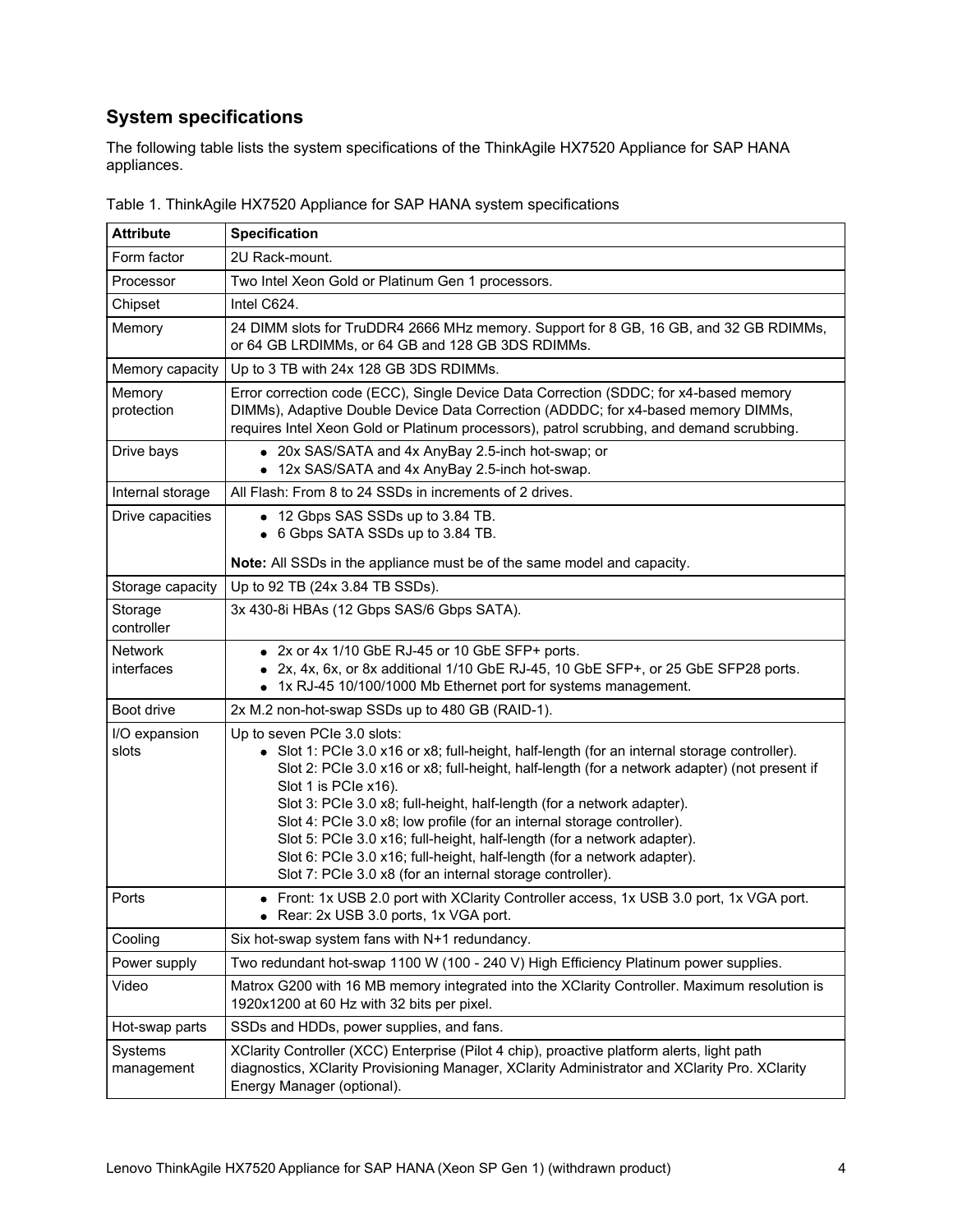| <b>Attribute</b>        | <b>Specification</b>                                                                                                                                                                                                                                                                                                                                                                                                                               |
|-------------------------|----------------------------------------------------------------------------------------------------------------------------------------------------------------------------------------------------------------------------------------------------------------------------------------------------------------------------------------------------------------------------------------------------------------------------------------------------|
| Security features       | Power-on password, administrator's password, secure firmware updates, Trusted Platform<br>Module (TPM) 1.2 or 2.0 (configurable UEFI setting). Optional security bezel.                                                                                                                                                                                                                                                                            |
| Software                | Nutanix Acropolis: Starter, Pro, and Ultimate editions. Nutanix Prism, Nutanix Calm (optional),<br>Nutanix Flow (optional). SAP HANA (licenses are purchased separately from SAP; deployed at<br>the customer site by Lenovo Professional Services).                                                                                                                                                                                               |
| <b>Hypervisors</b>      | Nutanix Acropolis Hypervisor (Bundled with AOS; factory preload).                                                                                                                                                                                                                                                                                                                                                                                  |
| Warranty and<br>support | Three-, four-, or five-year customer-replaceable unit and onsite limited hardware warranty with<br>ThinkAgile Advantage Support and selectable service levels: 9x5 next business day (NBD) parts<br>delivered, 9x5 NBD onsite response, 24x7 coverage with 2-hour or 4-hour onsite response, or 6-<br>hour or 24-hour committed repair (select areas). Also available are YourDrive YourData, Premier<br>Support, and Enterprise Software Support. |
| Software<br>maintenance | Three-, four-, or five-year software support and subscription (matches the duration of the selected<br>warranty period).                                                                                                                                                                                                                                                                                                                           |
| <b>Dimensions</b>       | Height: 87 mm (3.4 in.), width: 445 mm (17.5 in.), depth: 720 mm (28.3 in.)                                                                                                                                                                                                                                                                                                                                                                        |
| Weight                  | Maximum configuration: 32 kg (70.5 lb)                                                                                                                                                                                                                                                                                                                                                                                                             |

# **Factory-integrated models**

**Product availability:** The ThinkAgile HX7520 Appliances for SAP HANA that use the first generation of the Intel Xeon Processor Scalable Family are withdrawn and no longer available for ordering. For currently available ThinkAgile HX7520 Appliances for SAP HANA that use the second generation of the Intel Xeon Processor Scalable Family, refer to the Lenovo ThinkAgile HX7520 Appliance for SAP HANA (Xeon SP Gen 2) product guide:

<http://lenovopress.com/lp1247>

Factory-integrated models of the ThinkAgile HX Series Appliances for SAP HANA are configured by using the Lenovo Data Center Solution Configurator (DCSC): <http://dcsc.lenovo.com>

During the configuration process, you are selecting one of the base Configure-to-Order (CTO) models first, and then you are adding components (processors, memory, drives, and network adapters) to the selected model according to the output from the Nutanix Sizer tool: <http://services.nutanix.com/>

**Note:** You are required to engage a Lenovo representative in the project that includes the ThinkAgile HX Series Appliances for SAP HANA.

The following table lists the CTO base model of the ThinkAgile HX7520 Appliance for SAP HANA.

#### Table 2. CTO base model

| <b>Description</b>                       | <b>Machine Type/Model</b> |
|------------------------------------------|---------------------------|
| ThinkAgile HX7520 Appliance for SAP HANA | 7X84CTO8WW                |

The following table lists the base chassis for the ThinkAgile HX7520 Appliance for SAP HANA.

#### Table 3. Base chassis

| <b>Description</b>     | Feature<br>code               |
|------------------------|-------------------------------|
| ThinkAgile HX752x Base | B <sub>0</sub> T <sub>4</sub> |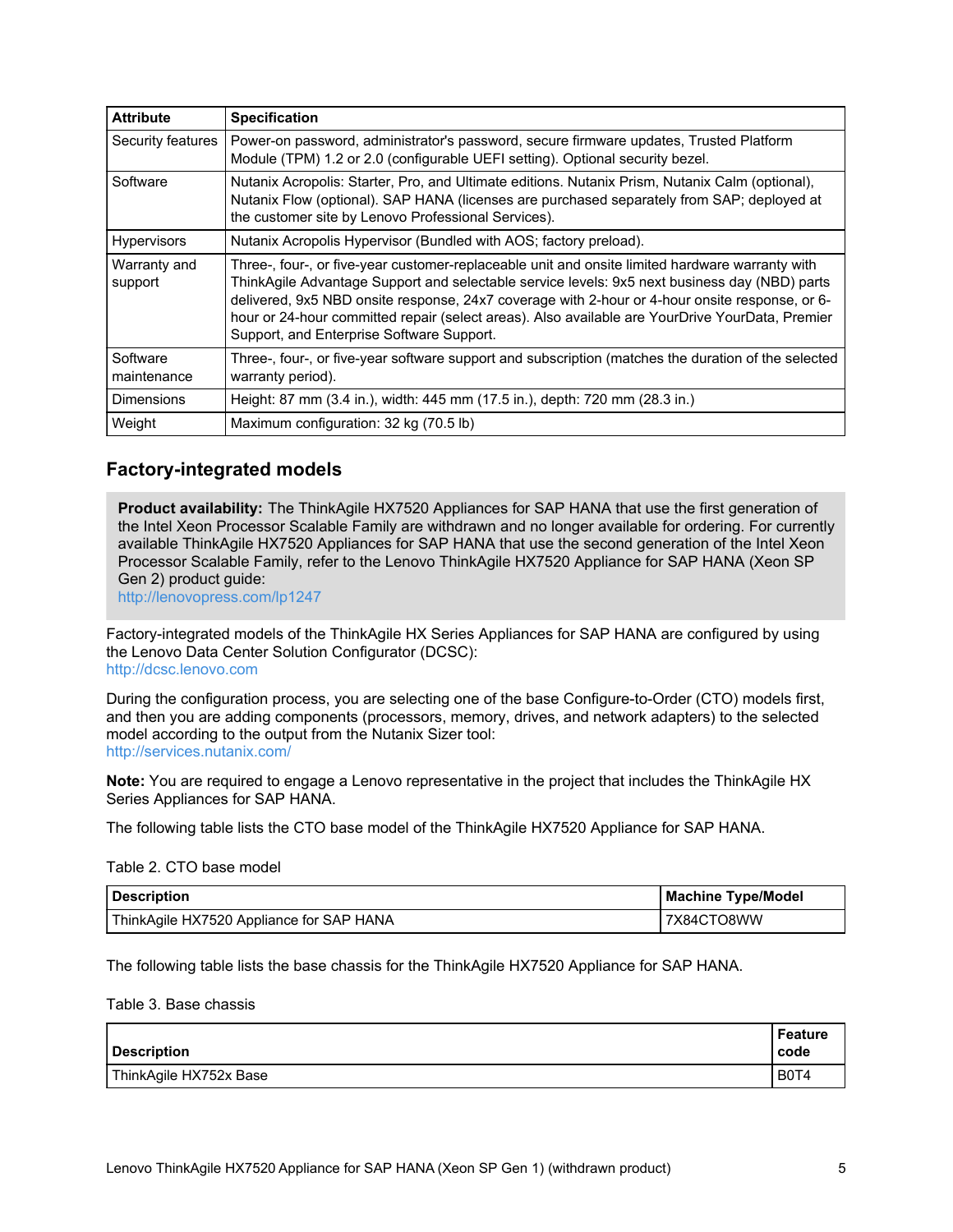The ThinkAgile HX7520 Appliance for SAP HANA ships with the following items:

- *Electronic Publications Flyer*
- Tool-less Slide Rail Kit with or without 2U CMA (depending on the rack installation option selected)
- Two customer-selected power cables

# **Memory**

The ThinkAgile HX7520 Appliance for SAP HANA supports Lenovo TruDDR4 memory. TruDDR4 memory uses the highest-quality components sourced from Tier 1 DRAM suppliers and only memory that meets strict requirements is selected. It is compatibility tested and tuned to maximize performance and reliability.

The ThinkAgile HX7520 Appliance for SAP HANA supports 12 or 24 DIMMs. Each processor has six memory channels, and there are two DIMM slots per channel.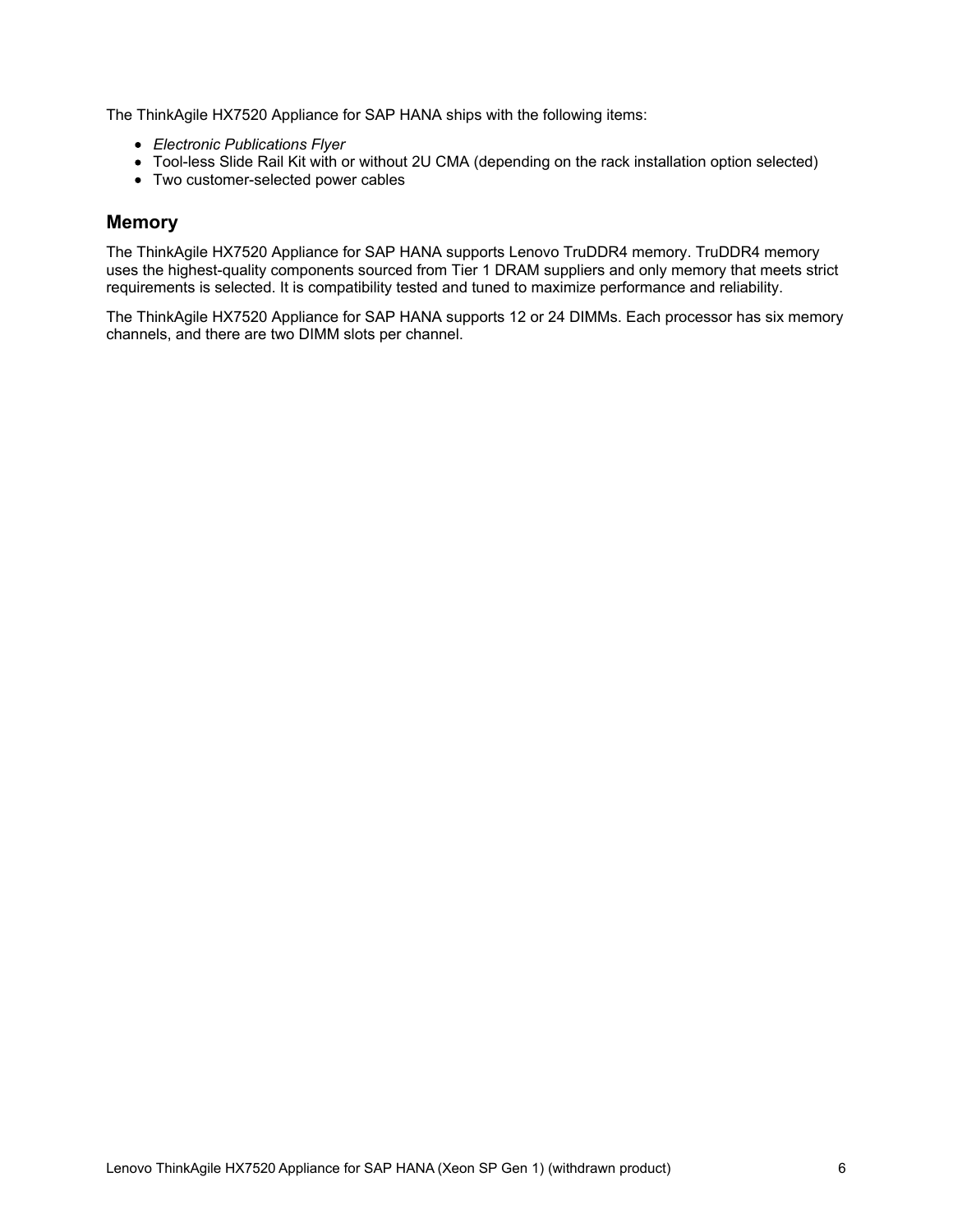The following rules apply when selecting the memory configuration:

- The appliance supports RDIMMs, LRDIMMs, or 3DS RDIMMs with rated speed of 2666 MHz, and all DIMMs in the appliance must be of the same type (RDIMMs, LRDIMMs, or 3DS RDIMMs).
- The following memory capacities are supported by the appliance: 192 GB, 288 GB, 384 GB, 576 GB, 768 GB, 1.5 TB, 2.25 TB, and 3 TB.
- In the configurations with other than 288 GB, 576 GB, or 2.25 TB of memory capacity, all DIMMs in the appliance must be of the same type, rank, and capacity (the same part number or feature code).
- In the configurations with 288 GB of memory capacity, a combination of 8 GB and 16 GB RDIMMs is allowed.
- In the configurations with 576 GB of memory capacity, a combination of 16 GB and 32 GB RDIMMs is allowed.
- In the configurations with 2.25 TB of memory capacity, a combination of 64 GB and 128 GB 3DS RDIMMs is allowed.
- All DIMMs in the appliance operate at the same speed up to 2666 MHz, which is determined by the maximum memory speed supported by the specific processor. **Note:** Maximum memory speed can be achieved when Max performance mode is enabled in UEFI.
- Appliance configurations with 2.25 TB or 3 TB of memory capacity per socket require processors that support more than 1 TB per socket (M-suffix).

The following memory protection technologies are supported:

- ECC
- SDDC (for x4-based memory DIMMs)
- ADDDC (for x4-based memory DIMMs; Gold and Platinum processors only)
- Patrol scrubbing
- Demand scrubbing

The following table lists the memory options that are available for selection.

#### Table 4. Memory selection options

|                                                                     |             |                  |                       | Quantity                 |           |                   |           |                                   |                         |        |
|---------------------------------------------------------------------|-------------|------------------|-----------------------|--------------------------|-----------|-------------------|-----------|-----------------------------------|-------------------------|--------|
| <b>Description</b>                                                  | Part number | Feature<br>code  | සි<br>$\frac{192}{2}$ | <b>GB</b><br>288         | පී<br>384 | පි<br>576         | GB<br>768 | FB<br><u>ທຸ</u><br>$\overline{ }$ | ۴<br>25<br>$\mathbf{N}$ | ۳<br>∾ |
| 2666 MHz RDIMMs                                                     |             |                  |                       |                          |           |                   |           |                                   |                         |        |
| ThinkSystem 8GB TruDDR4 2666 MHz (1Rx8 1.2V) RDIMM                  | 7X77A01301  | AUU1             |                       | 12                       |           |                   |           |                                   |                         |        |
| ThinkSystem 16GB TruDDR4 2666 MHz (2Rx8 1.2V) RDIMM                 | 7X77A01303  | <b>AUNC</b>      | 12                    | 12                       |           | 12                |           |                                   |                         |        |
| ThinkSystem 32GB TruDDR4 2666 MHz (2Rx4 1.2V) RDIMM                 | 7X77A01304  | <b>AUND</b>      |                       | $\overline{\phantom{a}}$ | 12        | $12 \overline{ }$ | 24        |                                   |                         |        |
| 2666 MHz LRDIMMs                                                    |             |                  |                       |                          |           |                   |           |                                   |                         |        |
| ThinkSystem 64GB TruDDR4 2666 MHz (4Rx4 1.2V) LRDIMM                | 7X77A01305  | <b>AUNE</b>      |                       |                          |           |                   | 12        | 24                                |                         |        |
| 2666 MHz 3DS RDIMMs                                                 |             |                  |                       |                          |           |                   |           |                                   |                         |        |
| ThinkSystem 64GB TruDDR4 2666MHz (4Rx4, 1.2V) 3DS RDIMM             | 4ZC7A08716  | AUW <sub>5</sub> |                       |                          |           |                   |           |                                   | 12                      |        |
| ThinkSystem 128GB TruDDR4 2666 MHz (8Rx4 1.2V) 3DS RDIMM 7X77A01307 |             | <b>AUNF</b>      |                       |                          |           |                   |           | 12                                | 12                      | 24     |

It is possible to expand memory capacity after the initial deployment by adding more memory DIMMs to match one of the supported memory configurations.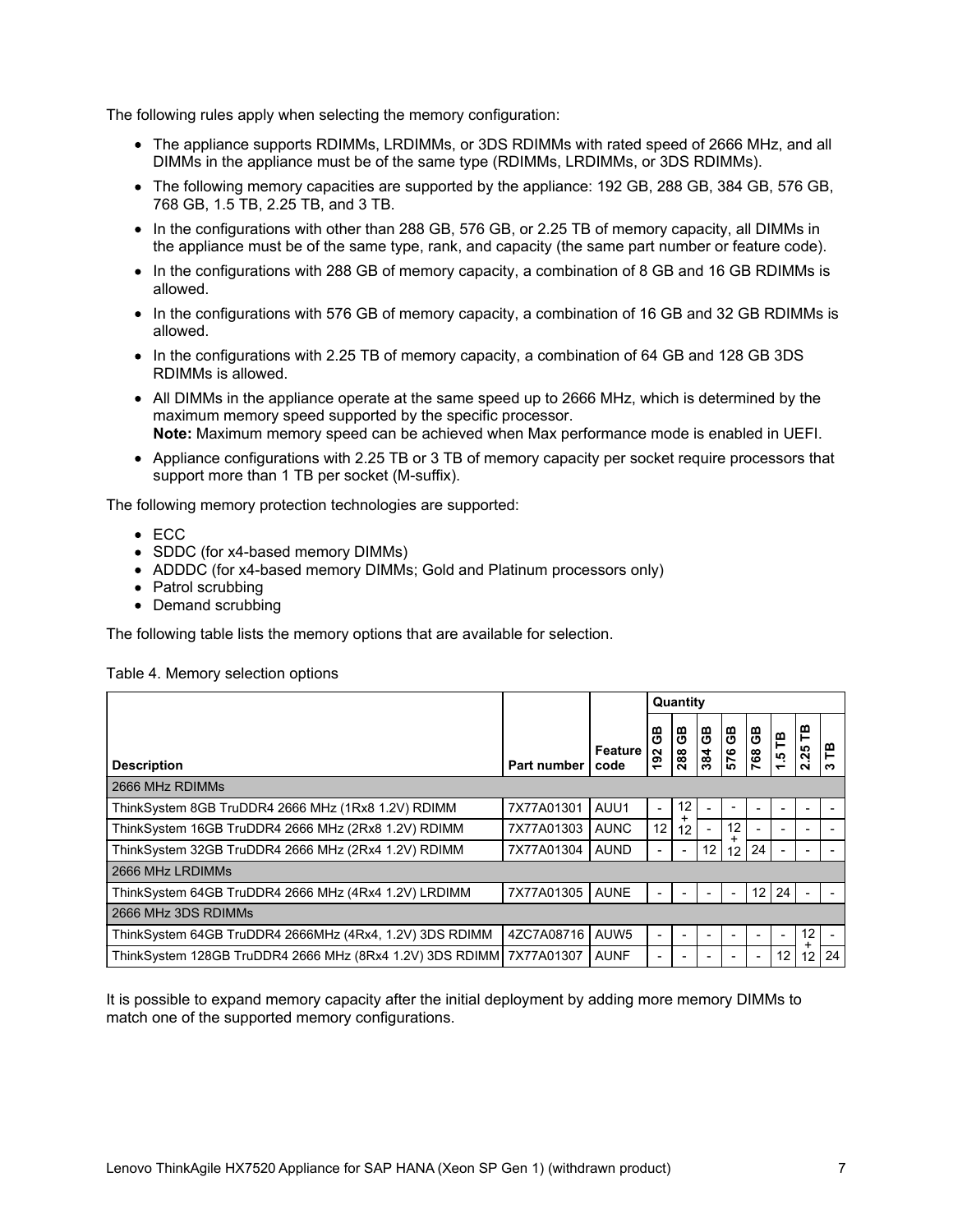# **Internal storage**

The ThinkAgile HX7520 Appliance for SAP HANA provides 20x SAS/SATA and 4x AnyBay, or 12x SAS/SATA and 4x AnyBay SFF hot-swap drive bays for configurable storage capacity, and it contains two internal M.2 SATA non-hot-swap SSDs configured in a RAID-1 drive group for software preload.

The following table lists the internal storage options for the ThinkAgile HX7520 Appliance for SAP HANA.

Table 5. Internal storage options

| <b>Description</b>                                    | Feature<br>code  | <b>Quantity</b><br>(min / max) |
|-------------------------------------------------------|------------------|--------------------------------|
| <b>Backplanes</b>                                     |                  |                                |
| ThinkSystem SR550/SR650 2.5" SATA/SAS 8-Bay Backplane | AURA             | 1/2                            |
| ThinkSystem 2U/Twr 2.5" AnyBay 8-Bay Backplane        | AUR <sub>5</sub> | 1/1                            |
| M.2 enablement kit                                    |                  |                                |
| ThinkSystem M.2 with Mirroring Enablement Kit         | <b>AUMV</b>      | 1/1                            |

## **Configuration notes:**

- In the configurations with Gold 6154 processors, one SAS/SATA backplane and one AnyBay backplane are derived by the configurator for a total of 16 drive bays.
- In the configurations with processors other than Gold 6154 processors, two SAS/SATA backplanes and one AnyBay backplane are derived by the configurator for a total of 24 drive bays.
- The M.2 with Mirroring Enablement Kit is connected to the Intel PCH via the PCIe link, and the kit supports two M.2 SATA SSDs configured in a RAID-1 drive group for software preload.

The following table lists M.2 drive selection options for software preload.

## Table 6. Drive options for software preload

| <b>Description</b>                                     | l Feature<br>code             | Quantity       |
|--------------------------------------------------------|-------------------------------|----------------|
| ThinkSystem M.2 128GB SATA 6Gbps Non-Hot-Swap SSD      | <b>AUUV</b>                   | - 2            |
| ThinkSystem M.2 5100 240GB SATA 6Gbps Non-Hot Swap SSD | <b>B5S4</b>                   | 2              |
| ThinkSystem M.2 5300 240GB SATA 6Gbps Non-Hot Swap SSD | B <sub>8</sub> H <sub>S</sub> | $\overline{2}$ |
| ThinkSystem M.2 5100 480GB SATA 6Gbps Non-Hot Swap SSD | <b>B11V</b>                   | -2             |
| ThinkSystem M.2 5300 480GB SATA 6Gbps Non-Hot Swap SSD | <b>B919</b>                   | -2             |

**Configuration note:** Two M.2 SATA SSDs are required for selection, and they must be of the same model and capacity.

The following table lists the storage controllers for internal storage of the ThinkAgile HX7520 Appliance for SAP HANA.

#### Table 7. Controllers for internal storage

| Description                          | l Feature<br>l code | Quantity |
|--------------------------------------|---------------------|----------|
| 12 Gb SAS/SATA non-RAID HBA          |                     |          |
| ThinkSystem 430-8i SAS/SATA 12Gb HBA | <b>AUNL</b>         | J        |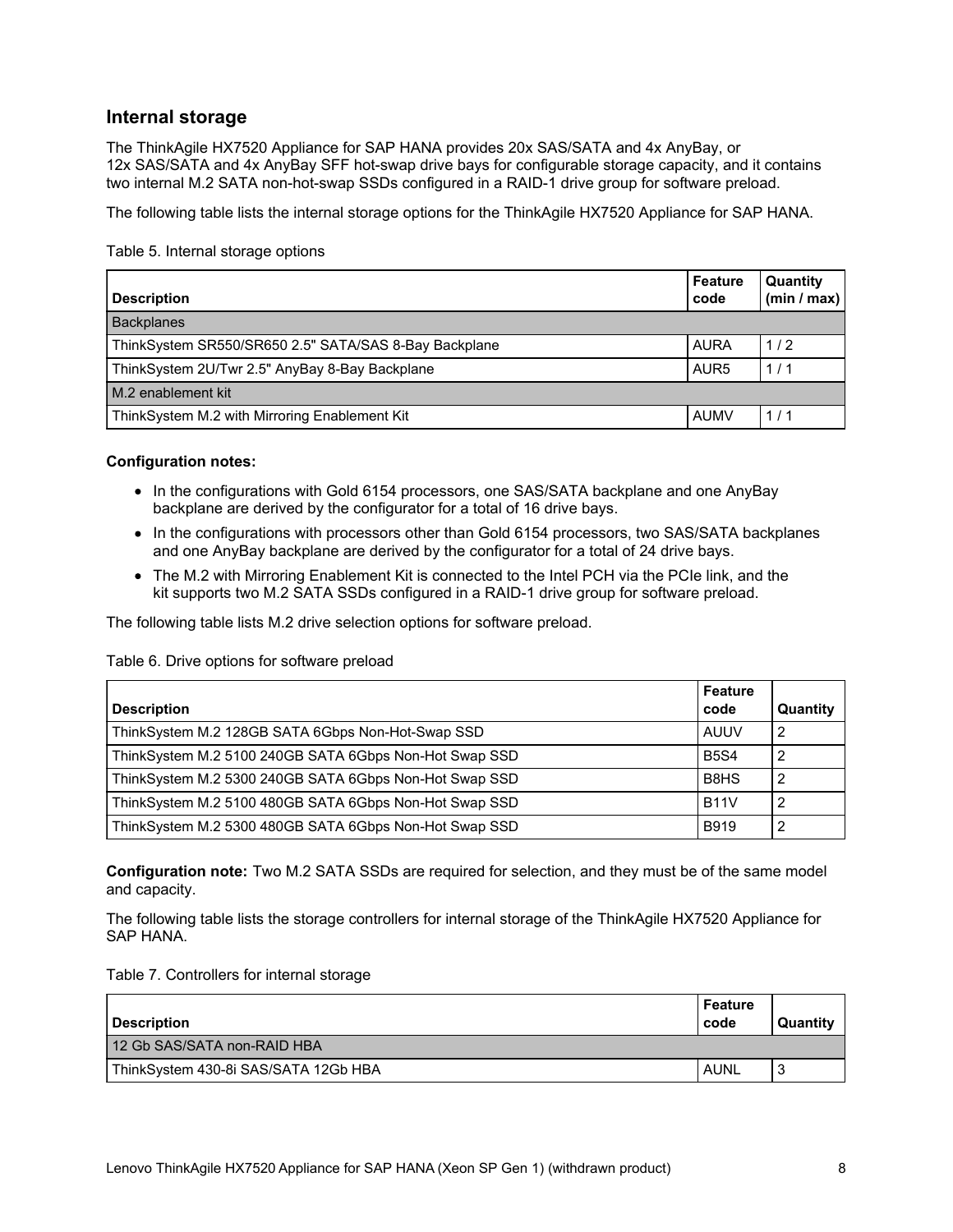**Configuration note:** Three low profile SAS HBAs for internal storage are derived by the configurator, and they occupy the PCIe slots 1, 4, and 7.

# **Drives for internal storage**

The following tables list the drive selection options.

Table 8. Drive selection options: All Flash configurations

| <b>Description</b>                                                   | Part number | Feature<br>code | Quantity<br>(min / max) |
|----------------------------------------------------------------------|-------------|-----------------|-------------------------|
| SAS 12Gb SSDs - PM1635a Mainstream                                   |             |                 |                         |
| ThinkSystem 2.5" PM1635a 1.6TB Mainstream SAS 12Gb Hot Swap SSD      | 7N47A00119  | <b>AVRG</b>     | 8/24                    |
| SAS 12Gb SSDs - PM1645 Mainstream                                    |             |                 |                         |
| ThinkSystem 2.5" PM1645 800GB Mainstream SAS 12Gb Hot Swap SSD       | 4XB7A13653  | B4A0            | 8/24                    |
| ThinkSystem 2.5" PM1645 1.6TB Mainstream SAS 12Gb Hot Swap SSD       | 4XB7A13654  | <b>B4A1</b>     | 8/24                    |
| SATA 6Gb SSDs - S4610 Mainstream                                     |             |                 |                         |
| ThinkSystem 2.5" Intel S4610 480GB Mainstream SATA 6Gb Hot Swap SSD  | 4XB7A13634  | <b>B49M</b>     | 8/24                    |
| ThinkSystem 2.5" Intel S4610 960GB Mainstream SATA 6Gb Hot Swap SSD  | 4XB7A13635  | <b>B49N</b>     | 8/24                    |
| ThinkSystem 2.5" Intel S4610 1.92TB Mainstream SATA 6Gb Hot Swap SSD | 4XB7A13636  | B49P            | 8/24                    |
| SATA 6Gb SSDs - PM883 Entry                                          |             |                 |                         |
| ThinkSystem 2.5" PM883 3.84TB Entry SATA 6Gb Hot Swap SSD            | 4XB7A10199  | <b>B34M</b>     | 8/24                    |
| SATA 6Gb SSDs - S4510 Entry                                          |             |                 |                         |
| ThinkSystem 2.5" Intel S4510 3.84TB Entry SATA 6Gb Hot Swap SSD      | 4XB7A13623  | <b>B49C</b>     | 8/24                    |

## **Configuration notes:**

- For All Flash configurations, the ThinkAgile HX7520 Appliance for SAP HANA supports from 8 to 24 SSDs in increments of 2 drives.
- All SSDs in the appliance must be of the same model and capacity.

It is possible to expand storage capacity after the initial deployment by adding more drives to match one of the supported storage configurations and acquiring additional storage capacity license options (see [Software](#page-14-0) for details).

## **Network connectivity**

The ThinkAgile HX7520 Appliance for SAP HANA provides two- or four-port 1/10 GbE RJ-45 or 10 GbE SFP+ network connectivity with the onboard Intel X722 NIC and a LOM card installed in the appliance. Two, four, six, or eight additional 1/10 GbE RJ-45, 10 GbE SFP+, or 25 GbE SFP28 ports can be selected, if needed.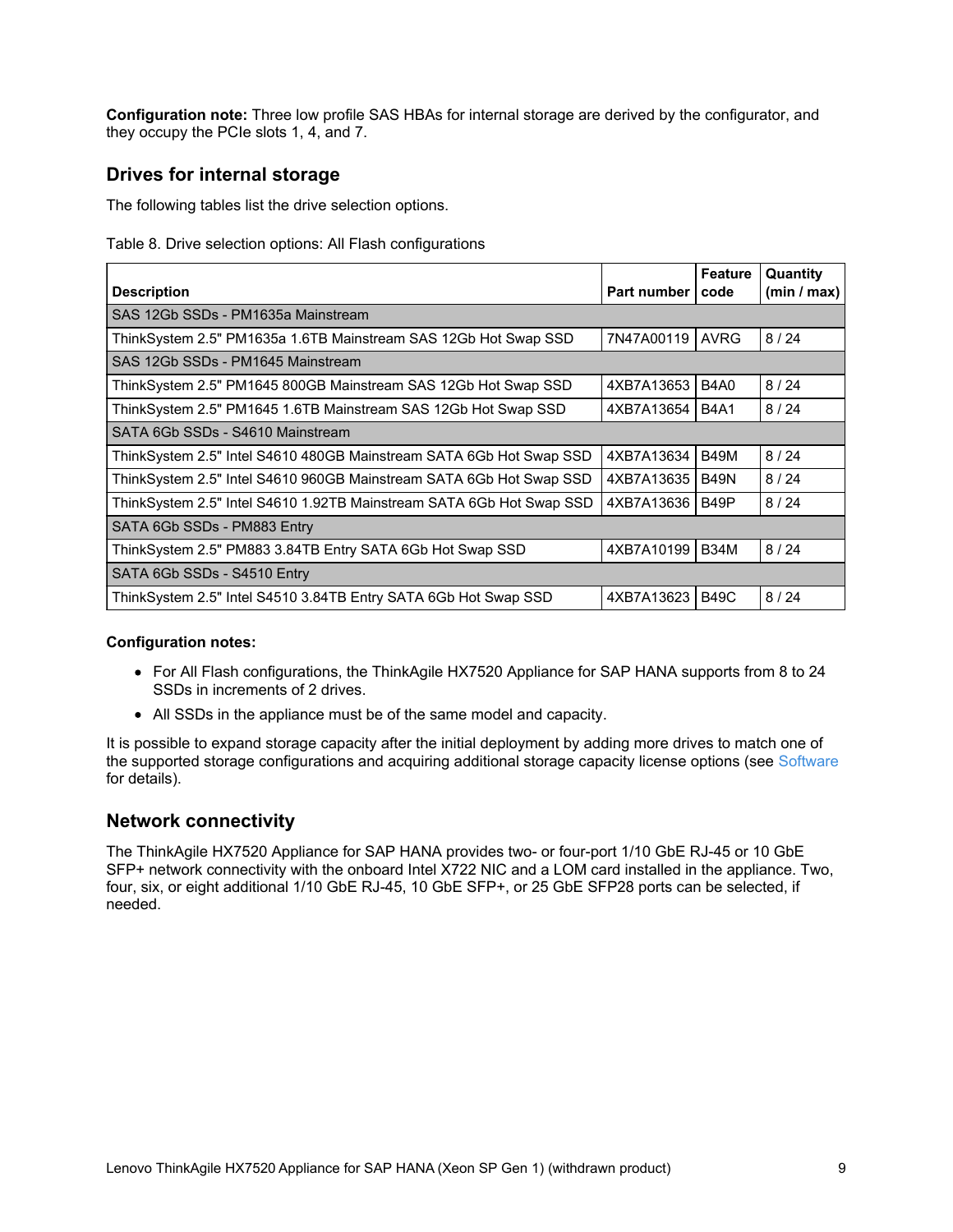The following table lists the network adapter options that are available for selection.

Table 9. Network adapter selection options

| <b>Description</b>                                                 | Part<br>number    | <b>Feature</b><br>code | Quantity<br>(min / max) |
|--------------------------------------------------------------------|-------------------|------------------------|-------------------------|
| 1/10 GbE RJ-45 base ports                                          |                   |                        |                         |
| ThinkSystem 10Gb 2-port Base-T LOM (RJ-45)                         | 7ZT7A00548 AUKL   |                        | 0/1                     |
| ThinkSystem 10Gb 4-port Base-T LOM (RJ-45)                         | 7ZT7A00549   AUKM |                        | 0/1                     |
| 1/10 GbE RJ-45 expansion ports                                     |                   |                        |                         |
| Intel X550-T2 Dual Port 10GBase-T Adapter (RJ-45)                  | 00MM860           | <b>ATPX</b>            | 0/4                     |
| 10 GbE SFP+ base ports                                             |                   |                        |                         |
| ThinkSystem 10Gb 2-port SFP+ LOM                                   | 7ZT7A00546 AUKJ   |                        | 0/1                     |
| ThinkSystem 10Gb 4-port SFP+ LOM                                   | 7ZT7A00547   AUKK |                        | 0/1                     |
| 10 GbE SFP+ expansion ports                                        |                   |                        |                         |
| Intel X710-DA2 PCIe 10Gb 2-Port SFP+ Ethernet Adapter              | 7ZT7A00537        | <b>AUKX</b>            | 0/4                     |
| 10/25 GbE SFP28 expansion ports                                    |                   |                        |                         |
| Mellanox ConnectX-4 Lx 10/25GbE SFP28 2-Port PCIe Ethernet Adapter | 01GR250           | <b>AUAJ</b>            | 0/4                     |

## **Configuration notes:**

- One of the 1/10 GbE RJ-45 or 10 GbE SFP+ LOM cards is required for selection. Additional 1/10 GbE RJ-45, 10 GbE SFP+, or 25 GbE SFP28 ports can be selected for the appliance, if needed.
- Configurations with four network adapters provide the PCIe 3.0 x8 slots 1, 2, and 3. Configurations with three or fewer network adapters provide the PCIe 3.0 x16 slot 1 and x8 slot 3 (Slot 2 is not present).
- Supported transceivers or DAC cables should be purchased for the SFP+ and SFP28 ports, and UTP Category 6 cables should be purchased for the 10 GbE RJ-45 ports. The maximum number of transceivers or cables that are supported per adapter equals the quantity of the adapter ports, and all adapter ports must have the same type of the transceiver or cable selected. The following transceiver and cables can be purchased:
	- UTP [cables](#page-9-0) for 1/10 GbE RJ-45 ports
	- o [Transceivers](#page-10-0) and cables for 10 GbE SFP+ ports
	- [Transceivers](#page-11-0) and cables for 25 GbE SFP28 ports

It is possible to increase the number of network ports after the initial deployment by adding more network adapters to match one of the supported network adapter configurations.

The following table lists cables for the 1/10 GbE RJ-45 ports.

<span id="page-9-0"></span>Table 10. Cables for 1/10 GbE RJ-45 ports

| <b>Description</b>                                     | Part<br>number | Feature<br>code  |
|--------------------------------------------------------|----------------|------------------|
| UTP Category 6 cables (Green) for 1/10 GbE RJ-45 ports |                |                  |
| 0.75m Cat6 Green Cable                                 | 00WE123 AVFW   |                  |
| 1.0m Cat6 Green Cable                                  | 00WE127        | <b>AVFX</b>      |
| 1.25m Cat6 Green Cable                                 | 00WE131 AVFY   |                  |
| 1.5m Cat6 Green Cable                                  | 00WE135        | <b>AVFZ</b>      |
| 3m Cat6 Green Cable                                    | 00WE139        | AVG <sub>0</sub> |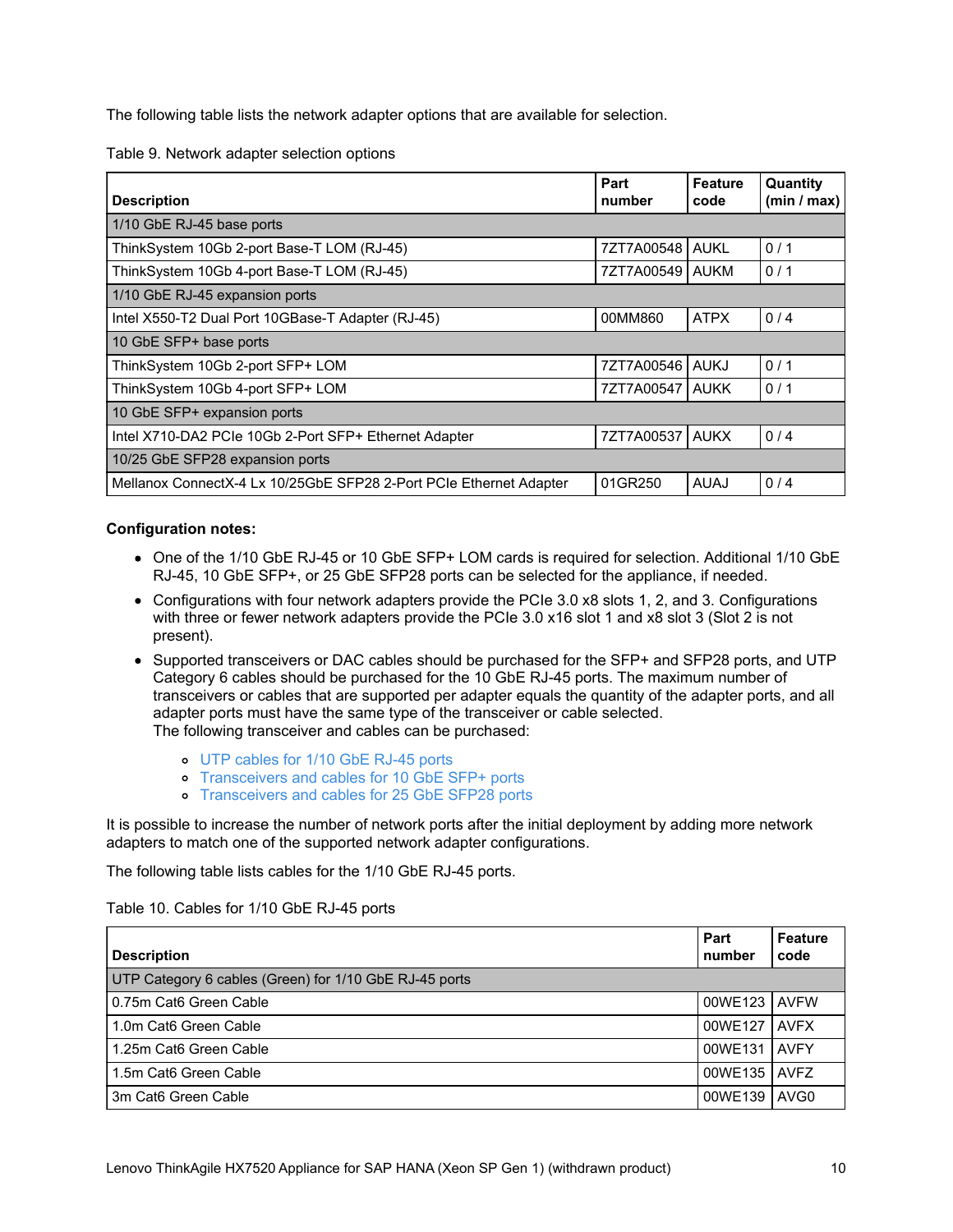| <b>Description</b>     | Part<br>number | Feature<br>code    |
|------------------------|----------------|--------------------|
| l 10m Cat6 Green Cable | 90Y3718        | LA <sub>1</sub> MT |
| l 25m Cat6 Green Cable | 90Y3727        | A1MW               |

The following table lists transceivers and cables for the 10 GbE SFP+ ports.

<span id="page-10-0"></span>Table 11. Transceivers and cables for 10 GbE SFP+ ports

| <b>Description</b>                                | Part<br>number | <b>Feature</b><br>code |  |  |
|---------------------------------------------------|----------------|------------------------|--|--|
| 10 GbE SFP+ SR transceivers for 10 GbE SFP+ ports |                |                        |  |  |
| Lenovo 10GBASE-SR SFP+ Transceiver                | 46C3447        | 5053                   |  |  |
| Lenovo 10GBASE-LR SFP+ Transceiver                | 00FE331        | B <sub>0</sub> RJ      |  |  |
| Optical cables for 10 GbE SFP+ SR transceivers    |                |                        |  |  |
| Lenovo 0.5m LC-LC OM3 MMF Cable                   | 00MN499 ASR5   |                        |  |  |
| Lenovo 1m LC-LC OM3 MMF Cable                     | 00MN502        | ASR <sub>6</sub>       |  |  |
| Lenovo 3m LC-LC OM3 MMF Cable                     | 00MN505        | ASR7                   |  |  |
| Lenovo 5m LC-LC OM3 MMF Cable                     | 00MN508 ASR8   |                        |  |  |
| Lenovo 10m LC-LC OM3 MMF Cable                    | 00MN511        | ASR <sub>9</sub>       |  |  |
| Lenovo 15m LC-LC OM3 MMF Cable                    | 00MN514        | <b>ASRA</b>            |  |  |
| Lenovo 25m LC-LC OM3 MMF Cable                    | 00MN517        | <b>ASRB</b>            |  |  |
| Passive SFP+ DAC cables for 10 GbE SFP+ ports     |                |                        |  |  |
| Lenovo 0.5m Passive SFP+ DAC Cable                | 00D6288        | A3RG                   |  |  |
| Lenovo 1m Passive SFP+ DAC Cable                  | 90Y9427        | A <sub>1</sub> PH      |  |  |
| Lenovo 1.5m Passive SFP+ DAC Cable                | 00AY764        | A51N                   |  |  |
| Lenovo 2m Passive SFP+ DAC Cable                  | 00AY765        | A51P                   |  |  |
| Lenovo 3m Passive SFP+ DAC Cable                  | 90Y9430        | A <sub>1</sub> PJ      |  |  |
| Lenovo 5m Passive SFP+ DAC Cable                  | 90Y9433        | A <sub>1</sub> PK      |  |  |
| Lenovo 7m Passive SFP+ DAC Cable                  | 00D6151        | A3RH                   |  |  |
| Active SFP+ DAC cables for 10 GbE SFP+ ports      |                |                        |  |  |
| Lenovo 1m Active DAC SFP+ Cable                   | 00VX111        | AT <sub>2</sub> R      |  |  |
| Lenovo 3m Active DAC SFP+ Cable                   | 00VX114        | AT <sub>2</sub> S      |  |  |
| Lenovo 5m Active DAC SFP+ Cable                   | 00VX117        | AT <sub>2</sub> T      |  |  |
| SFP+ active optical cables for 10 GbE SFP+ ports  |                |                        |  |  |
| Lenovo 1m SFP+ to SFP+ Active Optical Cable       | 00YL634        | <b>ATYX</b>            |  |  |
| Lenovo 3m SFP+ to SFP+ Active Optical Cable       | 00YL637        | <b>ATYY</b>            |  |  |
| Lenovo 5m SFP+ to SFP+ Active Optical Cable       | 00YL640        | <b>ATYZ</b>            |  |  |
| Lenovo 7m SFP+ to SFP+ Active Optical Cable       | 00YL643        | ATZ0                   |  |  |
| Lenovo 15m SFP+ to SFP+ Active Optical Cable      | 00YL646        | ATZ <sub>1</sub>       |  |  |
| Lenovo 20m SFP+ to SFP+ Active Optical Cable      | 00YL649        | ATZ2                   |  |  |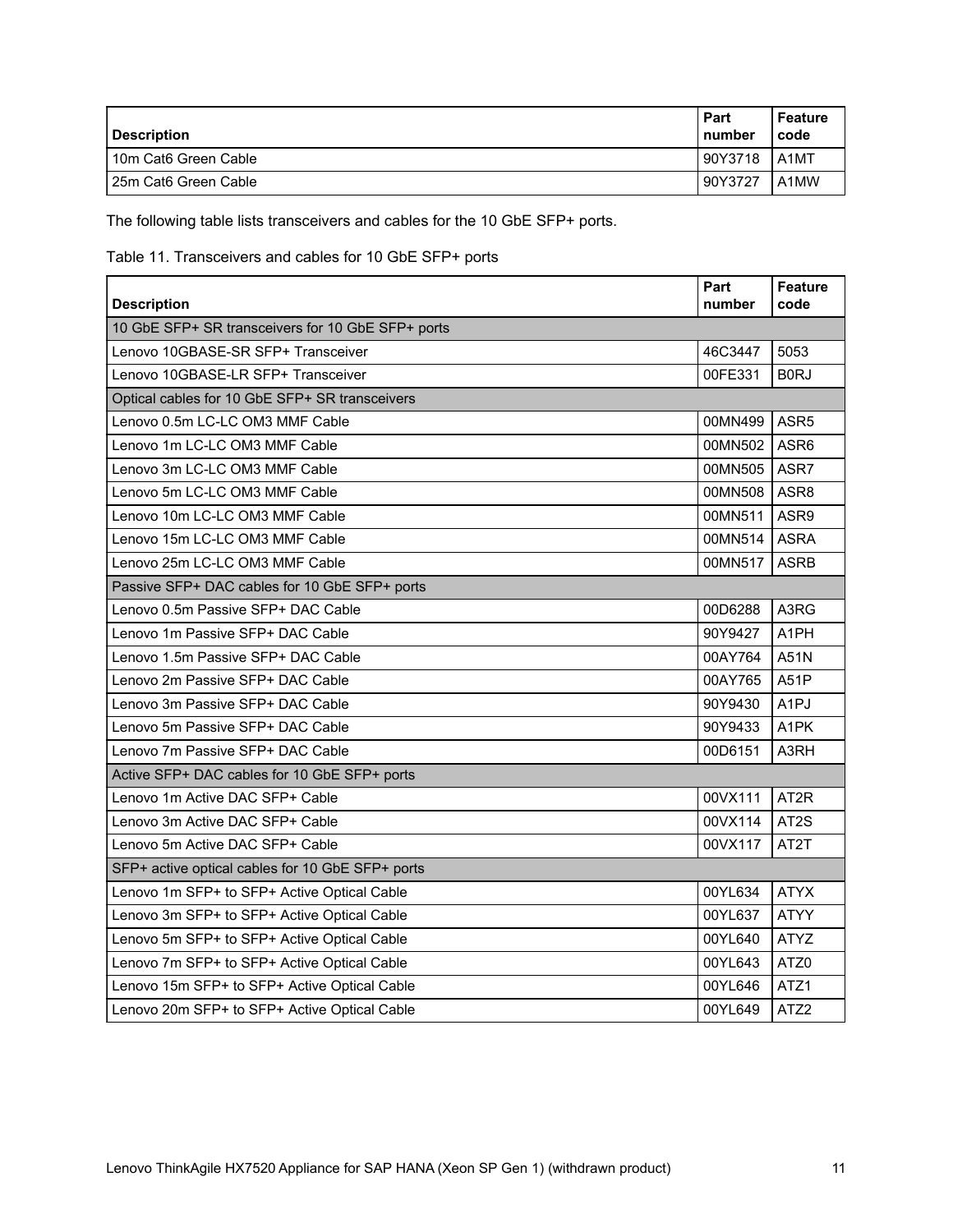The following table lists transceivers and cables for the 25 GbE SFP28 ports.

<span id="page-11-0"></span>Table 12. Transceivers and cables for 25 GbE SFP28 ports

| <b>Description</b>                                  | <b>Part number</b> | <b>Feature</b><br>code |  |  |
|-----------------------------------------------------|--------------------|------------------------|--|--|
| 25 GbE SFP28 SR transceivers for 25 GbE SFP28 ports |                    |                        |  |  |
| Lenovo 25GBase-SR SFP28 Transceiver                 | 7G17A03537         | AV <sub>1</sub> B      |  |  |
| Optical cables for 25 GbE SFP28 SR transceivers     |                    |                        |  |  |
| Lenovo 0.5m LC-LC OM3 MMF Cable                     | 00MN499            | ASR <sub>5</sub>       |  |  |
| Lenovo 1m LC-LC OM3 MMF Cable                       | 00MN502            | ASR <sub>6</sub>       |  |  |
| Lenovo 3m LC-LC OM3 MMF Cable                       | 00MN505            | ASR7                   |  |  |
| Lenovo 5m LC-LC OM3 MMF Cable                       | 00MN508            | ASR8                   |  |  |
| Lenovo 10m LC-LC OM3 MMF Cable                      | 00MN511            | ASR9                   |  |  |
| Lenovo 15m LC-LC OM3 MMF Cable                      | 00MN514            | <b>ASRA</b>            |  |  |
| Lenovo 25m LC-LC OM3 MMF Cable                      | 00MN517            | <b>ASRB</b>            |  |  |
| Passive copper cables for 25 GbE SFP28 ports        |                    |                        |  |  |
| Lenovo 1m Passive 25G SFP28 DAC Cable               | 7Z57A03557         | AV1W                   |  |  |
| Lenovo 3m Passive 25G SFP28 DAC Cable               | 7Z57A03558         | AV1X                   |  |  |
| Lenovo 5m Passive 25G SFP28 DAC Cable               | 7Z57A03559         | AV1Y                   |  |  |
| Active optical cables for 25 GbE SFP28 ports        |                    |                        |  |  |
| Lenovo 3m 25G SFP28 Active Optical Cable            | 7Z57A03541         | AV1F                   |  |  |
| Lenovo 5m 25G SFP28 Active Optical Cable            | 7Z57A03542         | AV <sub>1</sub> G      |  |  |
| Lenovo 10m 25G SFP28 Active Optical Cable           | 7Z57A03543         | AV <sub>1</sub> H      |  |  |
| Lenovo 15m 25G SFP28 Active Optical Cable           | 7Z57A03544         | AV <sub>1</sub> J      |  |  |
| Lenovo 20m 25G SFP28 Active Optical Cable           | 7Z57A03545         | AV <sub>1</sub> K      |  |  |

# **Power supplies and cables**

The ThinkAgile HX7520 Appliances for SAP HANA ship with two 1100W (230V/115V) Platinum hot-swap power supplies listed in the following table.

Table 13. Power supplies

| <b>Description</b>                                           | Feature<br>code | <b>Quantity</b> |
|--------------------------------------------------------------|-----------------|-----------------|
| ThinkSystem 1100W (230V/115V) Platinum Hot-Swap Power Supply | <b>AVWF</b>     | ∼               |

The ThinkAgile HX7520 Appliances for SAP HANA ship with two customer-configured power cords. The following table lists the rack power cables and line cords that can be ordered for the ThinkAgile HX7520 Appliances for SAP HANA.

Table 14. Power cables

| <b>Description</b>                                      | Part<br>number | Feature<br>code               |
|---------------------------------------------------------|----------------|-------------------------------|
| Rack power cables                                       |                |                               |
| 1.0m, 13A/100-250V, C13 to IEC 320-C14 Rack Power Cable | 4L67A08367     | B <sub>0</sub> N <sub>5</sub> |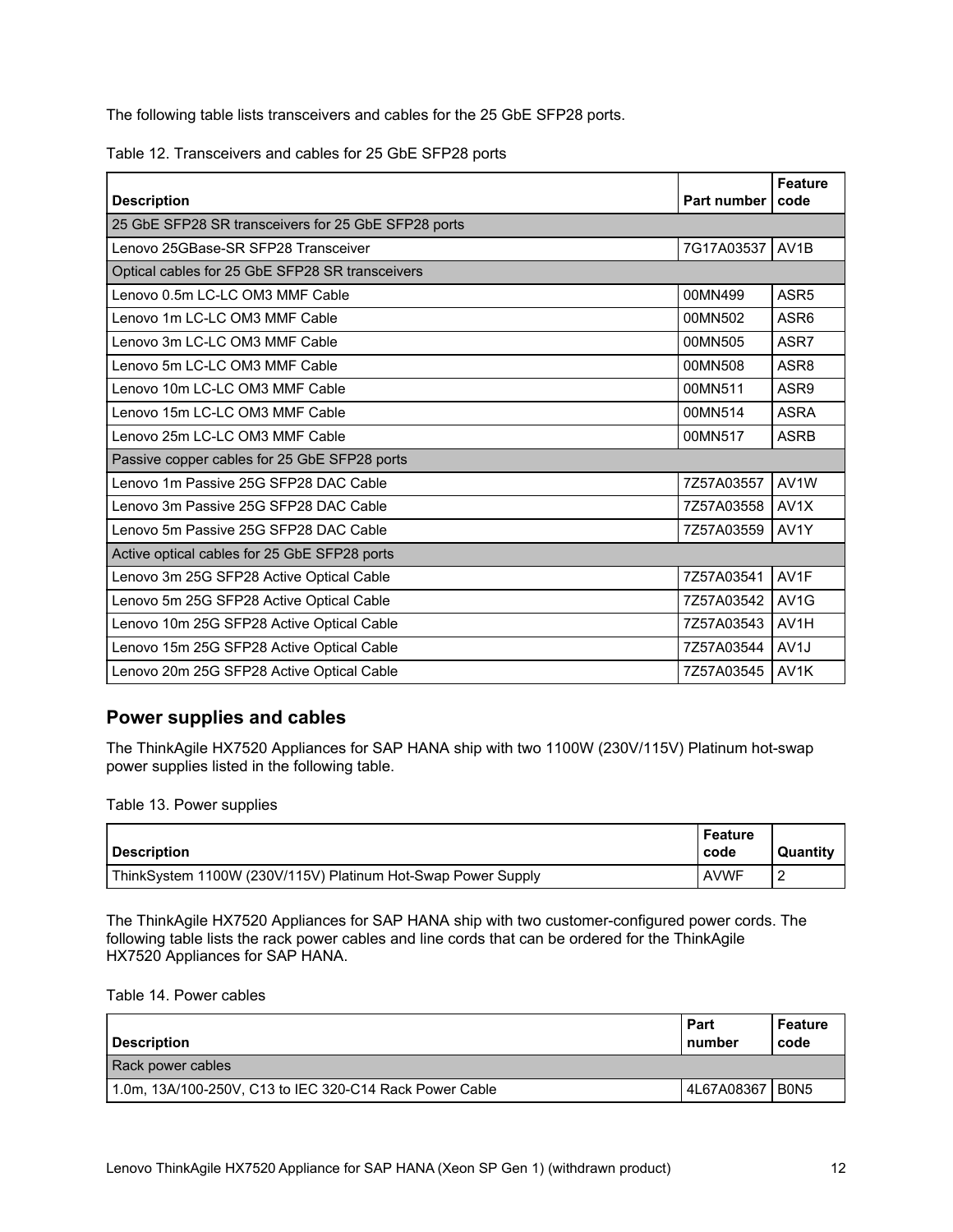| <b>Description</b>                                                 | Part<br>number | Feature<br>code   |
|--------------------------------------------------------------------|----------------|-------------------|
| 1.2m, 16A/100-250V, 2 Short C13s to Short C20 Rack Power Cable     | 47C2491        | A3SW              |
| 1.5m, 13A/100-250V, C13 to IEC 320-C14 Rack Power Cable            | 4L67A08368     | B0N6              |
| 2.0m, 13A/125V-10A/250V, C13 to IEC 320-C14 Rack Power Cable       | 4L67A08369     | 6570              |
| 2.5m, 16A/100-250V, 2 Long C13s to Short C20 Rack Power Cable      | 47C2492        | A3SX              |
| 2.8m, 13A/125V-10A/250V, C13 to IEC 320-C14 Rack Power Cable       | 4L67A08370     | 6400              |
| 2.8m, 16A/100-250V, 2 Short C13s to Long C20 Rack Power Cable      | 47C2493        | A3SY              |
| 4.1m, 16A/100-250V, 2 Long C13s to Long C20 Rack Power Cable       | 47C2494        | A3SZ              |
| 4.3m, 13A/125V-10A/250V, C13 to IEC 320-C14 Rack Power Cable       | 4L67A08371     | 6583              |
| Line cords                                                         |                |                   |
| Argentina 2.8m, 10A/250V, C13 to IRAM 2073 Line Cord               | 39Y7930        | 6222              |
| Argentina 4.3m, 10A/250V, C13 to IRAM 2073 Line Cord               | 81Y2384        | 6492              |
| Australia/New Zealand 2.8m, 10A/250V, C13 to AS/NZS 3112 Line Cord | 39Y7924        | 6211              |
| Australia/New Zealand 4.3m, 10A/250V, C13 to AS/NZS 3112 Line Cord | 81Y2383        | 6574              |
| Brazil 2.8m, 10A/250V, C13 to NBR 14136 Line Cord                  | 69Y1988        | 6532              |
| Brazil 4.3m, 10A/250V, C13 to NBR14136 Line Cord                   | 81Y2387        | 6404              |
| China 2.8m, 10A/250V, C13 to GB 2099.1 Line Cord                   | 39Y7928        | 6210              |
| China 4.3m, 10A/250V, C13 to GB 2099.1 Line Cord                   | 81Y2378        | 6580              |
| Denmark 2.8m, 10A/250V, C13 to DK2-5a Line Cord                    | 39Y7918        | 6213              |
| Denmark 4.3m, 10A/250V, C13 to DK2-5a Line Cord                    | 81Y2382        | 6575              |
| Europe 2.8m, 10A/250V, C13 to CEE7-VII Line Cord                   | 39Y7917        | 6212              |
| Europe 4.3m, 10A/250V, C13 to CEE7-VII Line Cord                   | 81Y2376        | 6572              |
| India 2.8m, 10A/250V, C13 to IS 6538 Line Cord                     | 39Y7927        | 6269              |
| India 4.3m, 10A/250V, C13 to IS 6538 Line Cord                     | 81Y2386        | 6567              |
| Israel 2.8m, 10A/250V, C13 to SI 32 Line Cord                      | 39Y7920        | 6218              |
| Israel 4.3m, 10A/250V, C13 to SI 32 Line Cord                      | 81Y2381        | 6579              |
| Italy 2.8m, 10A/250V, C13 to CEI 23-16 Line Cord                   | 39Y7921        | 6217              |
| Italy 4.3m, 10A/250V, C13 to CEI 23-16 Line Cord                   | 81Y2380        | 6493              |
| Japan 2.8m, 12A/125V, C13 to JIS C-8303 Line cord                  | 46M2593        | A <sub>1</sub> RE |
| Japan 2.8m, 12A/250V, C13 to JIS C-8303 Line Cord                  | 4L67A08357     | 6533              |
| Japan 4.3m, 12A/125V, C13 to JIS C-8303 Line Cord                  | 39Y7926        | 6335              |
| Japan 4.3m, 12A/250V, C13 to JIS C-8303 Line Cord                  | 4L67A08362     | 6495              |
| Korea 2.8m, 12A/250V, C13 to KS C8305 Line Cord                    | 39Y7925        | 6219              |
| Korea 4.3m, 12A/250V, C13 to KS C8305 Line Cord                    | 81Y2385        | 6494              |
| South Africa 2.8m, 10A/250V, C13 to SABS 164 Line Cord             | 39Y7922        | 6214              |
| South Africa 4.3m, 10A/250V, C13 to SABS 164 Line Cord             | 81Y2379        | 6576              |
| Switzerland 2.8m, 10A/250V, C13 to SEV 1011-S24507 Line Cord       | 39Y7919        | 6216              |
| Switzerland 4.3m, 10A/250V, C13 to SEV 1011-S24507 Line Cord       | 81Y2390        | 6578              |
| Taiwan 2.8m, 10A/250V, C13 to CNS 10917-3 Line Cord                | 81Y2375        | 6317              |
| Taiwan 2.8m, 15A/125V, C13 to CNS 10917-3 Line Cord                | 81Y2374        | 6402              |
| Taiwan 4.3m, 10A/250V, C13 to CNS 10917-3 Line Cord                | 81Y2389        | 6531              |
| Taiwan 4.3m, 15A/125V, C13 to CNS 10917-3 Line Cord                | 81Y2388        | 6530              |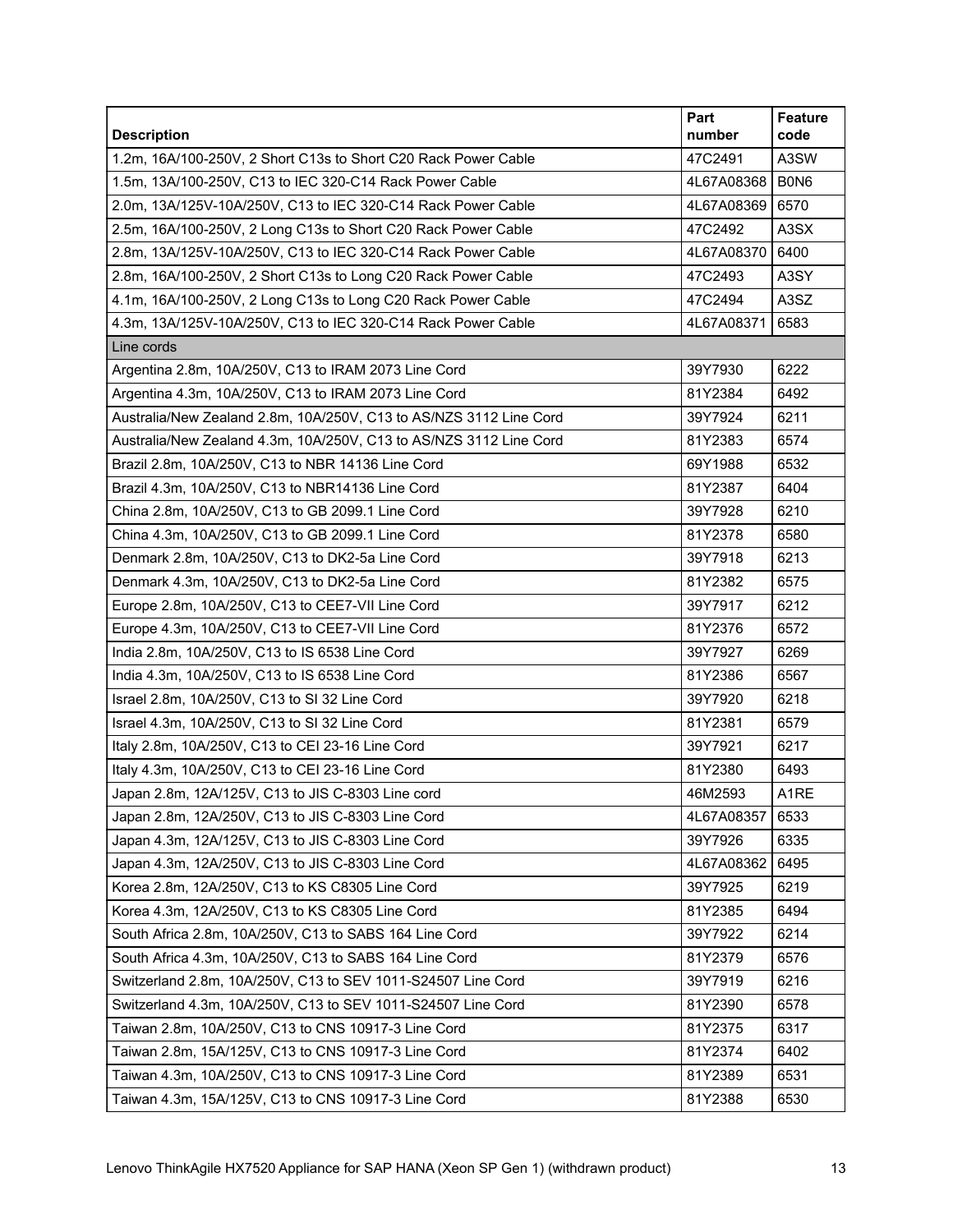| <b>Description</b>                                        | Part<br>number | <b>Feature</b><br>code |
|-----------------------------------------------------------|----------------|------------------------|
| United Kingdom 2.8m, 10A/250V, C13 to BS 1363/A Line Cord | 39Y7923        | 6215                   |
| United Kingdom 4.3m, 10A/250V, C13 to BS 1363/A Line Cord | 81Y2377        | 6577                   |
| United States 2.8m, 10A/250V, C13 to NEMA 6-15P Line Cord | 46M2592        | A <sub>1</sub> RF      |
| United States 2.8m, 13A/125V, C13 to NEMA 5-15P Line Cord | 00WH545        | 6401                   |
| United States 4.3m, 10A/250V, C13 to NEMA 6-15P Line Cord | 4L67A08361     | 6373                   |
| United States 4.3m, 13A/125V, C13 to NEMA 5-15P Line Cord | 4L67A08360     | AX8A                   |

# **Rack installation**

The ThinkAgile HX7520 Appliances for SAP HANA ship with a rail kit. The following table lists the rail kit options that are available for selection.

Table 15. Rack kit selection options

| <b>Description</b>                               | Feature<br>code | <b>Quantity</b><br>(min / max) |
|--------------------------------------------------|-----------------|--------------------------------|
| 4-post rail kits                                 |                 |                                |
| ThinkSystem Tool-less Slide Rail                 | <b>AXCA</b>     | 0/1                            |
| ThinkSystem Tool-less Slide Rail Kit with 2U CMA | <b>AXCH</b>     | 0/1                            |
| Lockable front bezel                             |                 |                                |
| ThinkSystem 2U Security Bezel                    | <b>AURX</b>     | 0/1                            |

**Configuration note:** One of the rail kits is required for selection.

The following table summarizes the rail kit features and specifications.

## Table 16. Rail kit features and specifications summary

|                                                               | <b>Tool-less Slide Rail</b>                   |                   |  |
|---------------------------------------------------------------|-----------------------------------------------|-------------------|--|
| <b>Feature</b>                                                | <b>Without CMA</b>                            | With 2U CMA       |  |
| <b>CMA</b>                                                    | Not included                                  | Included          |  |
| Rail length                                                   | 730 mm (28.74 in.)                            | 807 mm (31.8 in.) |  |
| Rail type                                                     | Full-out slide (ball bearing)                 |                   |  |
| Tool-less installation                                        | Yes                                           |                   |  |
| In-rack maintenance                                           | Yes                                           |                   |  |
| 1U PDU support                                                | Yes                                           |                   |  |
| 0U PDU support                                                | Limited*                                      |                   |  |
| Rack type                                                     | IBM and Lenovo 4-post, IEC standard-compliant |                   |  |
| Mounting holes                                                | Square or round                               |                   |  |
| Mounting flange thickness                                     | 2 mm (0.08 in.) $-3.3$ mm (0.13 in.)          |                   |  |
| Distance between front and rear mounting flanges <sup>^</sup> | 609.6 mm $(24 in.) - 863.6$ mm $(34 in.)$     |                   |  |

\* If a 0U PDU is used, the rack cabinet must be at least 1100 mm (43.31 in.) deep if no CMA is used, or at least 1200 mm (47.24 in.) deep if a CMA is used.

^ Measured when mounted on the rack, from the front surface of the front mounting flange to the rear most point of the rail.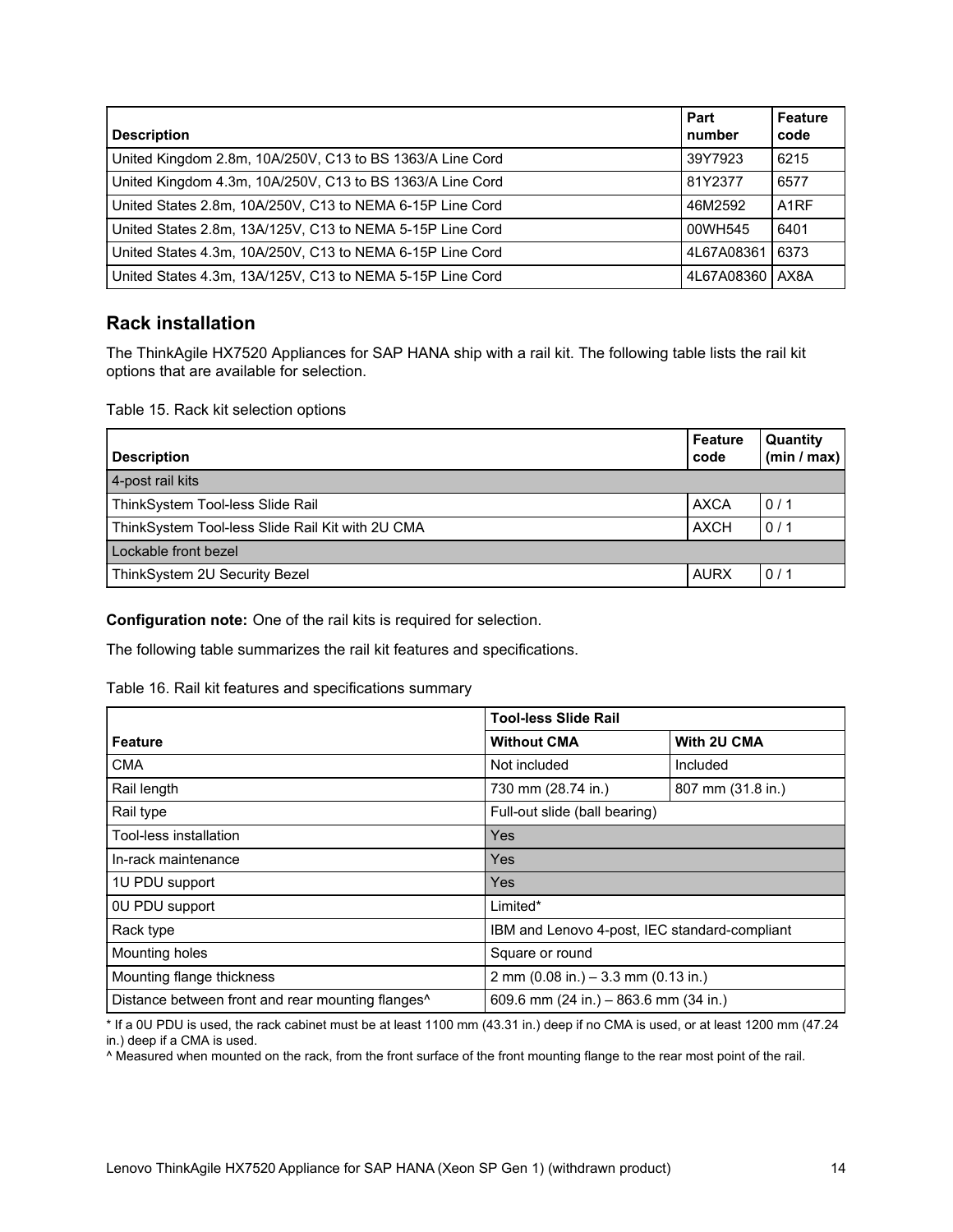# <span id="page-14-0"></span>**Software**

The ThinkAgile HX7520 Appliance for SAP HANA supports the following software components:

- [Hypervisor](#page-14-1)
- Nutanix [Acropolis](#page-14-2)
- [Nutanix](#page-18-0) Prism
- Nutanix Calm [\(optional\)](#page-20-0)
- Nutanix Flow [\(optional\)](#page-21-0)
- SAP [HANA](#page-21-1)

**Note:** For the information on appliance firmware levels, hypervisor versions, and software versions that have been tested for interoperability, refer to the Lenovo ThinkAgile HX Series Best Recipes: <http://datacentersupport.lenovo.com/us/en/solutions/ht505413>

## <span id="page-14-1"></span>**Hypervisor**

The ThinkAgile HX7520 Appliance for SAP HANA supports the Nutanix AHV hypervisor (Bundled with AOS) that is factory-preinstalled on the 2x M.2 SSDs configured in a RAID-1 drive group.

The following table lists the hypervisor.

Table 17. Hypervisor

| <b>Description</b>              | Feature<br>code | <b>Quantity</b> |
|---------------------------------|-----------------|-----------------|
| Nutanix SW Stack on Nutanix AHV | <b>B15S</b>     |                 |

## <span id="page-14-2"></span>**Nutanix Acropolis**

The ThinkAgile HX7520 Appliance for SAP HANA appliances can be configured with one of the Nutanix software editions that are listed in the following table. The Nutanix software is factory-preloaded and the appropriate license for the selected software edition can be downloaded from the Nutanix website to match the serial number of the appliance.

**Configuration note:** The ThinkAgile HX7520 Appliance for SAP HANA appliances can be deployed as a cluster of 3 or more nodes (AOS 5.9 or later).

Table 18. Nutanix software options

| <b>Description</b>       | Feature<br>code | <b>Quantity</b><br>(per node) |
|--------------------------|-----------------|-------------------------------|
| Nutanix Starter Edition  | <b>BOVU</b>     |                               |
| l Nutanix Pro Edition    | <b>BOVV</b>     |                               |
| Nutanix Ultimate Edition | <b>B0VW</b>     |                               |

The Starter edition offers the core set of Nutanix software functionality. This edition is ideal for small-scale deployments with a limited set of workloads.

The Pro edition offers rich data services, along with resilience and management features. This edition is ideal for enterprises running multiple applications on a Nutanix cluster or with large-scale single workload deployments.

The Ultimate edition offers the full suite of Nutanix software capabilities to tackle complex infrastructure challenges. This edition is ideal for multi-site deployments.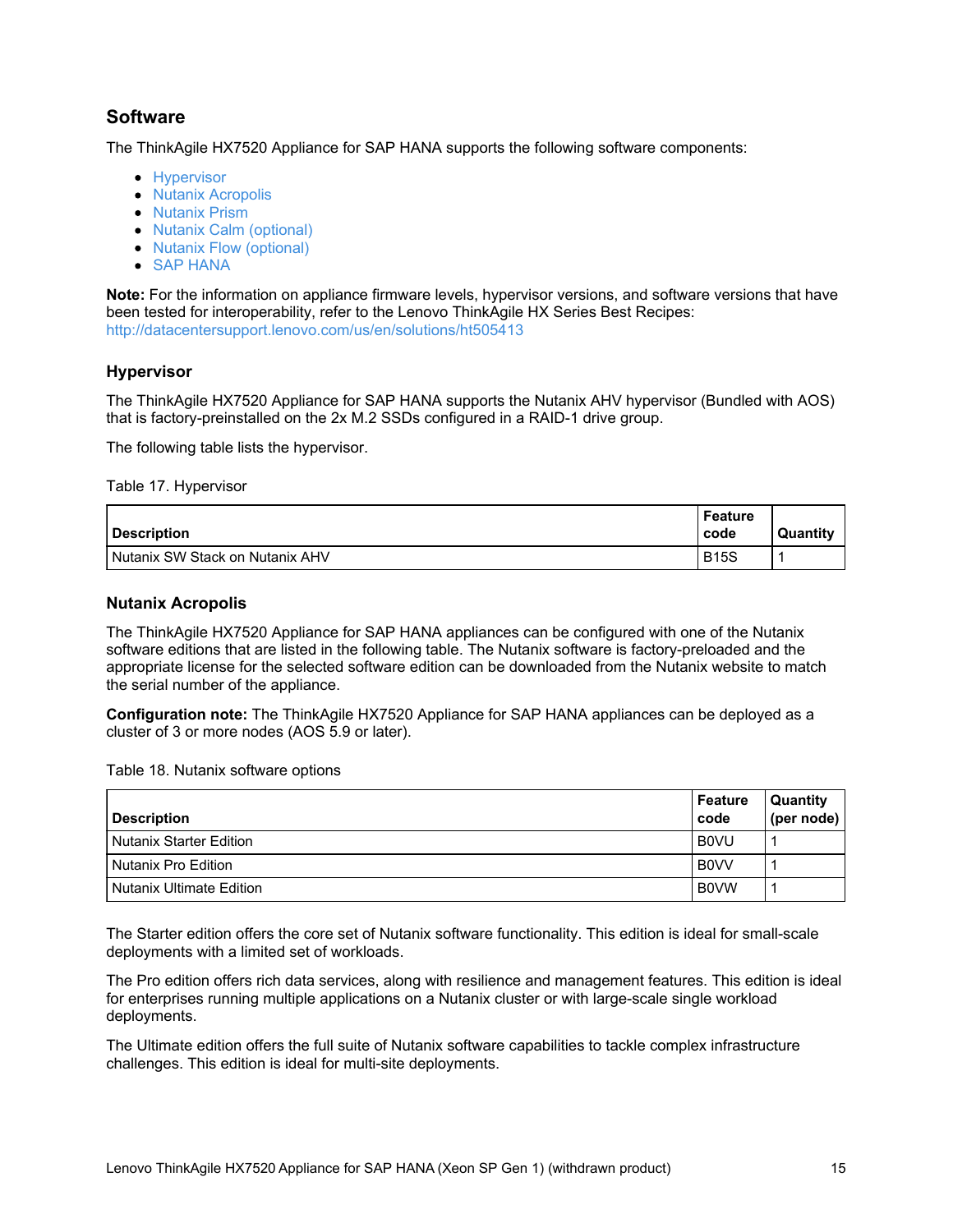The following table compares key features of the Nutanix software editions.

|  |  | Table 19. Nutanix software editions feature comparison |
|--|--|--------------------------------------------------------|
|  |  |                                                        |

|                                                      | <b>Nutanix software edition</b> |                  |                  |  |
|------------------------------------------------------|---------------------------------|------------------|------------------|--|
| <b>Feature</b>                                       | <b>Starter</b>                  | Pro              | <b>Ultimate</b>  |  |
| <b>Enterprise storage</b>                            |                                 |                  |                  |  |
| Cluster size                                         | 12 nodes max                    | Unlimited        | Unlimited        |  |
| Heterogeneous clusters                               | Yes                             | Yes              | Yes              |  |
| Online cluster grow/shrink                           | Yes                             | Yes              | Yes              |  |
| Storage containers                                   | Yes                             | Yes              | Yes              |  |
| VM-centric snapshots and clones                      | Yes                             | Yes              | Yes              |  |
| Data tiering                                         | Yes                             | Yes              | Yes              |  |
| Inline compression                                   | Yes                             | Yes              | Yes              |  |
| Inline performance (cache) deduplication             | Yes                             | Yes              | Yes              |  |
| Post-process compression                             | <b>No</b>                       | Yes              | Yes              |  |
| Post-process capacity deduplication                  | <b>No</b>                       | Yes              | Yes              |  |
| Erasure Coding (EC-X)                                | <b>No</b>                       | Yes              | Yes              |  |
| <b>Nutanix Volumes</b>                               | <b>No</b>                       | Yes              | Yes              |  |
| VM Flash Mode (Pin to SSD)                           | <b>No</b>                       | <b>No</b>        | Yes              |  |
| <b>Nutanix Files</b>                                 | Optional*                       | Optional*        | Optional*        |  |
| Infrastructure resilience                            |                                 |                  |                  |  |
| Data path redundancy                                 | Yes                             | Yes              | Yes              |  |
| Redundancy factor                                    | 2 (Fixed)                       | 2 or 3 (Tunable) | 2 or 3 (Tunable) |  |
| Availability domains                                 | <b>No</b>                       | Yes              | Yes              |  |
| Data protection                                      |                                 |                  |                  |  |
| Asynchronous replication and disaster recovery (DR)  | Yes                             | Yes              | Yes              |  |
| Application-consistent snapshots                     | Yes                             | Yes              | Yes              |  |
| Local snapshots                                      | Yes                             | Yes              | Yes              |  |
| Cloud Connect (Backup to public clouds)              | No                              | Yes              | Yes              |  |
| Self-service restore                                 | <b>No</b>                       | Yes              | Yes              |  |
| Multiple site DR (many to many)                      | No                              | Optional*        | Yes              |  |
| Metro availability                                   | No                              | Optional*        | Yes              |  |
| Synchronous replication and disaster recovery        | No                              | Optional*        | Yes              |  |
| <b>Security</b>                                      |                                 |                  |                  |  |
| Client authentication                                | Yes                             | Yes              | Yes              |  |
| Cluster lockdown                                     | No                              | Yes              | Yes              |  |
| Data-at-rest encryption                              | No                              | Optional*^       | Yes <sup>^</sup> |  |
| <b>Management and analytics</b>                      |                                 |                  |                  |  |
| Prism Starter (Single- and multi-cluster management) | Yes                             | Yes              | Yes              |  |
| Pulse (Automated service agent)                      | Yes                             | Yes              | Yes              |  |
| Cluster health                                       | Yes                             | Yes              | Yes              |  |
| One-click upgrades (Nutanix OS and Hypervisor)       | Yes                             | Yes              | Yes              |  |
| <b>Rest APIs</b>                                     | Yes                             | Yes              | Yes              |  |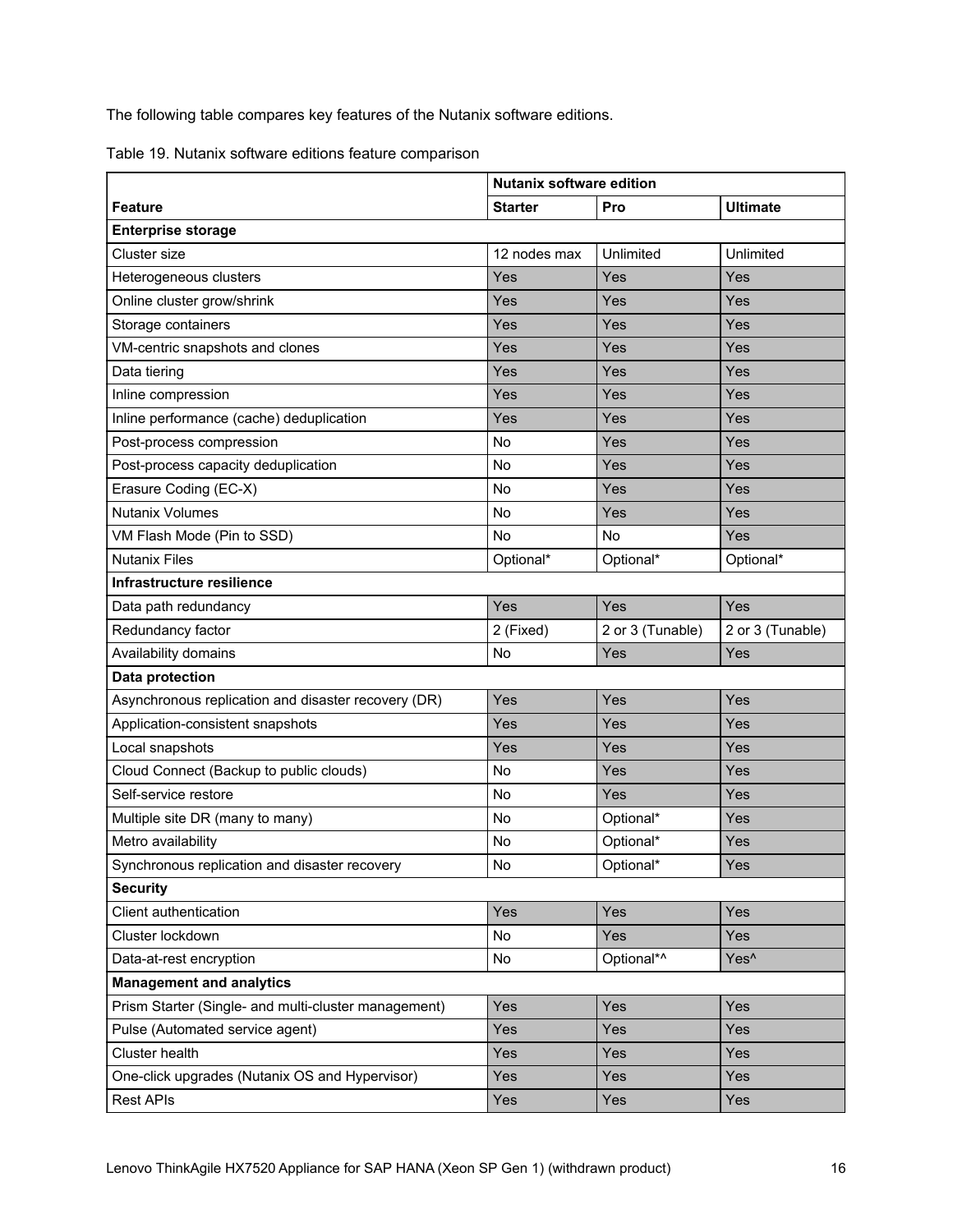|                                     | <b>Nutanix software edition</b> |            |                 |  |
|-------------------------------------|---------------------------------|------------|-----------------|--|
| <b>Feature</b>                      | <b>Starter</b>                  | Pro        | <b>Ultimate</b> |  |
| <b>Virtualization</b>               |                                 |            |                 |  |
| Built-in Acropolis Hypervisor (AHV) | Yes                             | <b>Yes</b> | <b>Yes</b>      |  |
| VMware vSphere (ESXi)               | Yes                             | Yes        | <b>Yes</b>      |  |
| Microsoft Hyper-V                   | Yes                             | Yes        | <b>Yes</b>      |  |
| VM management                       | Yes                             | Yes        | <b>Yes</b>      |  |
| Intelligent VM placement            | Yes                             | <b>Yes</b> | <b>Yes</b>      |  |
| Virtual network configuration       | Yes                             | Yes        | <b>Yes</b>      |  |
| Host profiles                       | Yes                             | <b>Yes</b> | <b>Yes</b>      |  |
| VM high availability                | Yes                             | Yes        | <b>Yes</b>      |  |
| Self-service portal                 | Yes                             | Yes        | Yes             |  |

\* Requires a separate license.

^ Software-based encryption that uses standard drives.

It is possible to upgrade a software edition after the initial deployment by purchasing one of the software upgrade options listed in the following table.

Table 20. Nutanix software upgrade options

| <b>Description</b>                  | Part<br>number | Feature<br>code | <b>Quantity</b><br>(per node) |
|-------------------------------------|----------------|-----------------|-------------------------------|
| Nutanix Starter to Pro Upgrade      | 01GU985   AW7H |                 |                               |
| Nutanix Starter to Ultimate Upgrade | 01GU986 AW7J   |                 |                               |
| Nutanix Pro to Ultimate Upgrade     | 01GU987        | <b>LAW7K</b>    |                               |

**Configuration note:** Customers should request a quote for the selected Nutanix SW Upgrade part number from Lenovo and provide additional details on the existing installation and planned upgrade.

In addition to the software licenses for the specific Nutanix software edition, the ThinkAgile HX Series Appliances for SAP HANA require the Nutanix capacity licenses that are based on the total number of the processor cores and total flash storage (SSD) capacity in the appliance.

During the initial purchase, the Nutanix capacity licenses are derived by the configurator that automatically adds the required quantity of the capacity license options that are listed in the following table based on the selected processors and SSDs.

Table 21. Nutanix capacity license options

| <b>Description</b> | Feature<br>code | Quantity                  |
|--------------------|-----------------|---------------------------|
| Node Cores         | <b>B6C1</b>     | per processor core        |
| Node Tebibytes     | <b>B6C2</b>     | 1 per TiB of SSD capacity |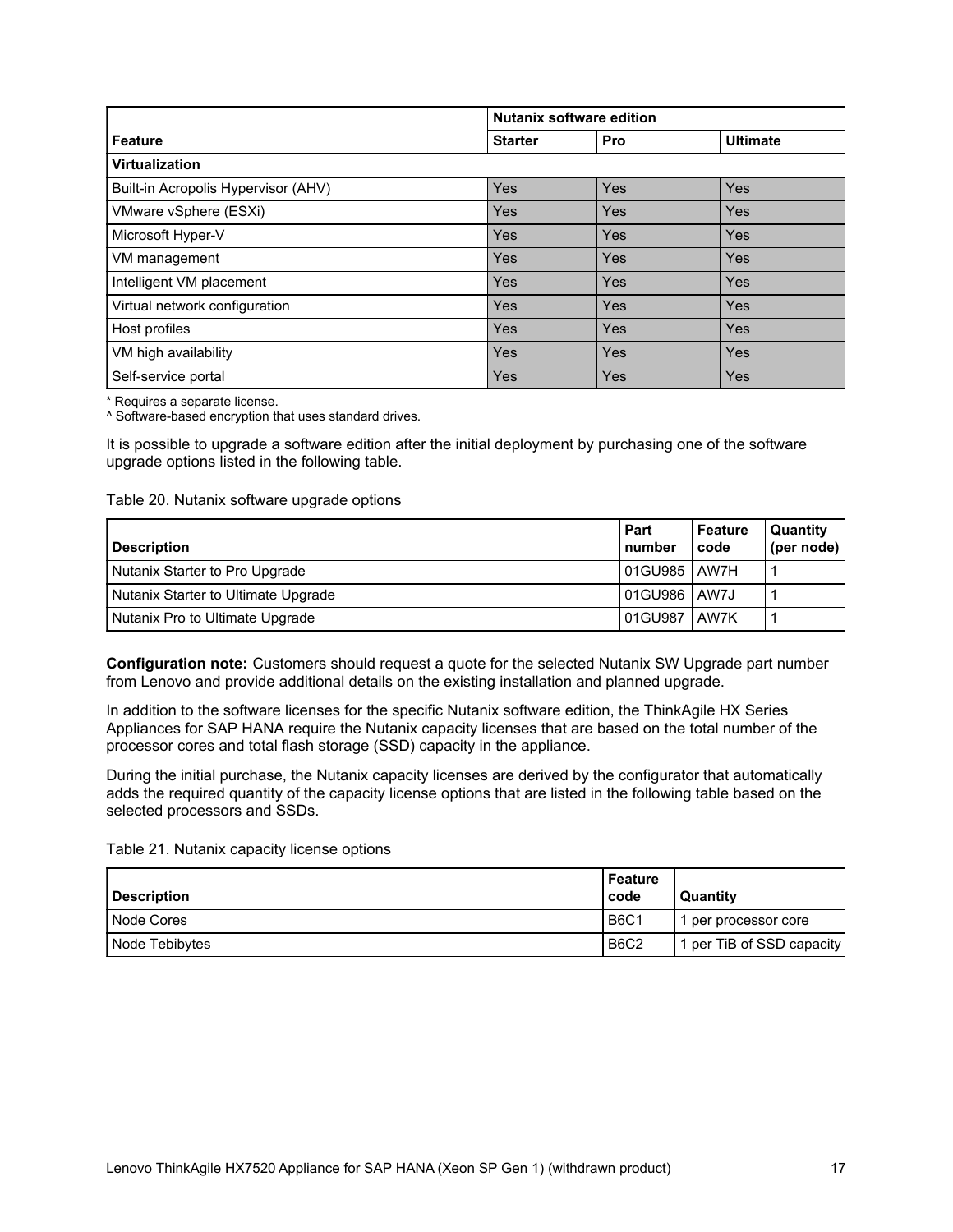Also, it is possible to expand storage capacity after the initial deployment by adding more drives to match one of the supported storage configurations and acquiring additional SSD capacity license options listed in the following table, as needed.

Table 22. Optional capacity expansion license options

|                                                                     |                     |      | Quantity              |
|---------------------------------------------------------------------|---------------------|------|-----------------------|
|                                                                     |                     |      | Feature   (per TiB of |
| l Description                                                       | l Part number       | code | <b>SSD</b> capacity)  |
| Nutanix APOS HW Upgrade for previously sold HX node: Additional TiB | I 7S0P0002WW I S1NM |      |                       |

## **Configuration notes:**

- The total flash storage capacity in Tebibytes (TiB) can be calculated by multiplying the total flash storage capacity in Terabytes (TB) by 0.909495.
- When expanding storage capacity after the initial deployment, customers should request a quote for the selected HW Upgrade part numbers from Lenovo and provide additional details on the existing installation.

The following optional software licenses are available for the Nutanix software editions:

- Nutanix Files
- Nutanix Software Encryption
- Nutanix Advanced Replication

The optional software licenses can be added during the initial purchase by selecting one of the software options listed in the following table.

Table 23. Optional software selection options

| <b>Description</b>                    | l Feature<br>code | Quantity                  |
|---------------------------------------|-------------------|---------------------------|
| <b>Nutanix Files</b>                  | B4MX              | 1 per TiB of NAS capacity |
| Nutanix ENC - Data at Rest Encryption | <b>B4V5</b>       | per node                  |
| l Nutanix REP - Advanced Replication  | <b>B4V6</b>       | per node                  |

Also, the optional software licenses for Nutanix Files can be added after the initial deployment by purchasing one of the software license options listed in the following table.

Table 24. Optional software license options for Nutanix Files

|                                                                  |                 | Feature                       | Quantity<br>(per TiB of |
|------------------------------------------------------------------|-----------------|-------------------------------|-------------------------|
| <b>Description</b>                                               | Part number     | code                          | <b>NAS capacity)</b>    |
| Nutanix Files License with 1Yr Maintenance and Support (per TiB) | 7S0P000JWW      | S1P3                          |                         |
| Nutanix Files License with 2Yr Maintenance and Support (per TiB) | 7S0P000KWW      | S <sub>1</sub> P <sub>5</sub> |                         |
| Nutanix Files License with 3Yr Maintenance and Support (per TiB) | 7S0P000LWW      | S <sub>1</sub> MQ             |                         |
| Nutanix Files License with 4Yr Maintenance and Support (per TiB) | 7S0P000MWW S1MX |                               |                         |
| Nutanix Files License with 5Yr Maintenance and Support (per TiB) | 7S0P000NWW      | <b>S1N4</b>                   |                         |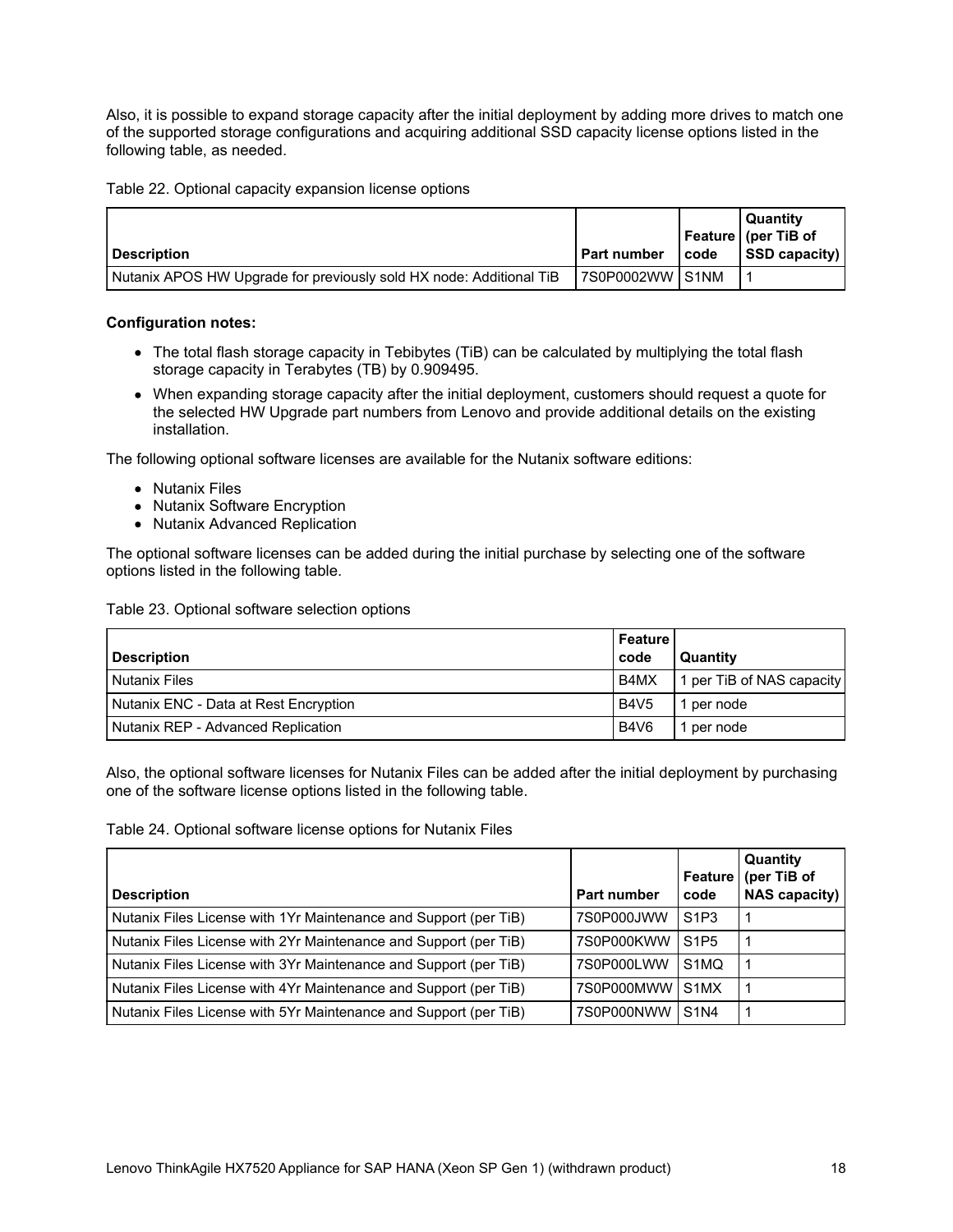## **Configuration notes:**

- The Nutanix Files license is available as an add-on for the Nutanix Starter, Pro, and Ultimate software editions.
- When adding Nutanix Files after the initial deployment, customers should request a quote for the selected Nutanix Files license part numbers from Lenovo and provide additional details on the existing installation.
- The total NAS storage capacity in Tebibytes (TiB) can be calculated by multiplying the total NAS storage capacity in Terabytes (TB) by 0.909495.
- The Nutanix ENC and Nutanix REP licenses are available as add-ons for the Nutanix Pro software edition.
- The Nutanix REP license includes the multiple site DR, metro availability, and synchronous replication and disaster recovery features.

## <span id="page-18-0"></span>**Nutanix Prism**

Nutanix Prism gives administrators an easy way to manage virtual environments running on Acropolis, and it simplifies and streamlines common workflows for hypervisor and virtual machine lifecycle management.

Nutanix Prism is a part of the Nutanix software preloaded on the appliances, and it includes the following components:

- Prism Starter (included in Starter, Pro, and Ultimate Nutanix software editions): Provides ability to configure, manage, and monitor a Nutanix cluster and centralized management of multiple local and remote Nutanix clusters.
- Prism Pro (Selectable software license; optional): Enables efficiency evaluation, capacity planning, expansion recommendations, custom dashboards, and advanced search capabilities.

The Prism Pro software license can be added during the initial purchase by selecting one of the software options listed in the following table.

Table 25. Prism Pro selection options

| <b>Description</b>                | Feature<br>code               | <b>Quantity</b><br>(per node) |
|-----------------------------------|-------------------------------|-------------------------------|
| Prism Pro                         | B <sub>0</sub> W <sub>4</sub> |                               |
| <b>XClarity Pro and Prism Pro</b> | B <sub>0</sub> W <sub>5</sub> |                               |

Also, Prism Starter can be upgraded to Prism Pro after the initial deployment by purchasing one of the software license options listed in the following table.

Table 26. Prism Pro software license options

| <b>Description</b>                 | Part number      | <b>Feature</b><br>code | Quantity<br>(per node) |
|------------------------------------|------------------|------------------------|------------------------|
| Nutanix Prism Pro with 1Yr Support | 7S0P000UWW       | AW87                   |                        |
| Nutanix Prism Pro with 2Yr Support | 7S0P000VWW       | AW88                   |                        |
| Nutanix Prism Pro with 3Yr Support | 7S0P000WWW LAW89 |                        |                        |
| Nutanix Prism Pro with 4Yr Support | 7S0P000XWW       | AW8A                   |                        |
| Nutanix Prism Pro with 5Yr Support | 7S0P000YWW       | AW8B                   |                        |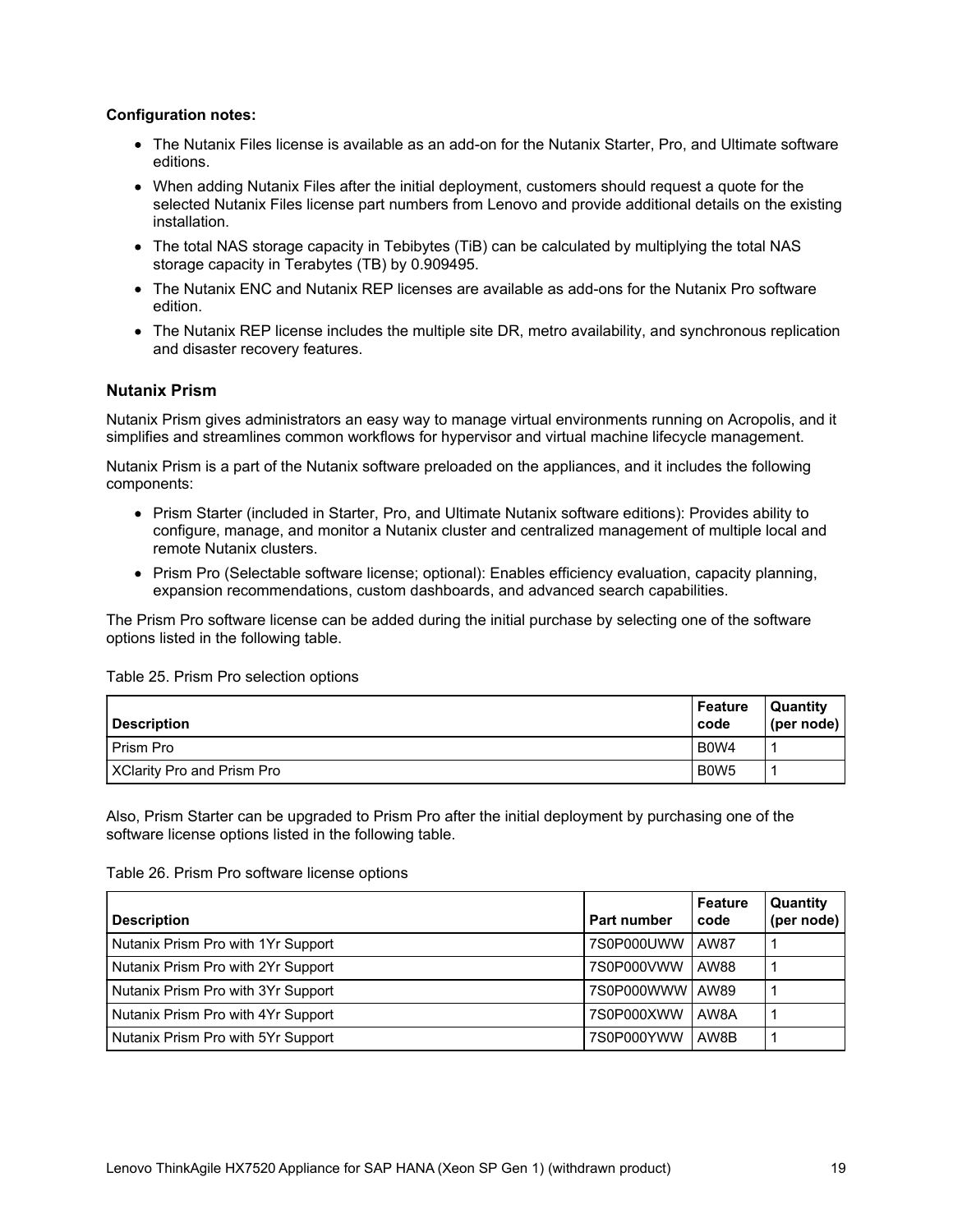**Configuration note:** When upgrading Prism Starter to Prism Pro after the initial deployment, customers should request a quote for the selected Prism Pro part numbers from Lenovo and provide additional details on the existing installation.

Nutanix Prism offers the following features:

- Single point of control
	- Accelerates enterprise-wide deployment
	- Manages capacity centrally
	- Adds nodes in minutes
	- Supports non-disruptive software upgrades with zero downtime
	- o Integrates with REST APIs and PowerShell
	- o Manages firmware updates with the ThinkAgile HX Lifecycle Manager (UEFI, XCC, drives, network adapters, and SAS HBAs)
- Monitoring and alerting
	- Tracks infrastructure utilization (storage, processor, memory)
	- Centrally monitors multiple clusters across multiple sites
	- Monitors per-VM performance and resource usage
	- Checks system health
	- Generates alerts and notifications
- Integrated data protection
	- Offers customizable RPO/RTO and retention policies
	- Supports configurable per-VM replication (1:1, 1:many and many:1)
	- Provides efficient VM recovery
	- Deploys affordable DR and backup to the cloud
- Diagnostics and troubleshooting
	- Provides time-based historical views of VM activity
	- Performs proactive alert analysis
	- Correlates alerts and events to quickly diagnose issues
	- Generates actionable alerts and reduces resolution times
	- Analyzes trending patterns for accurate capacity planning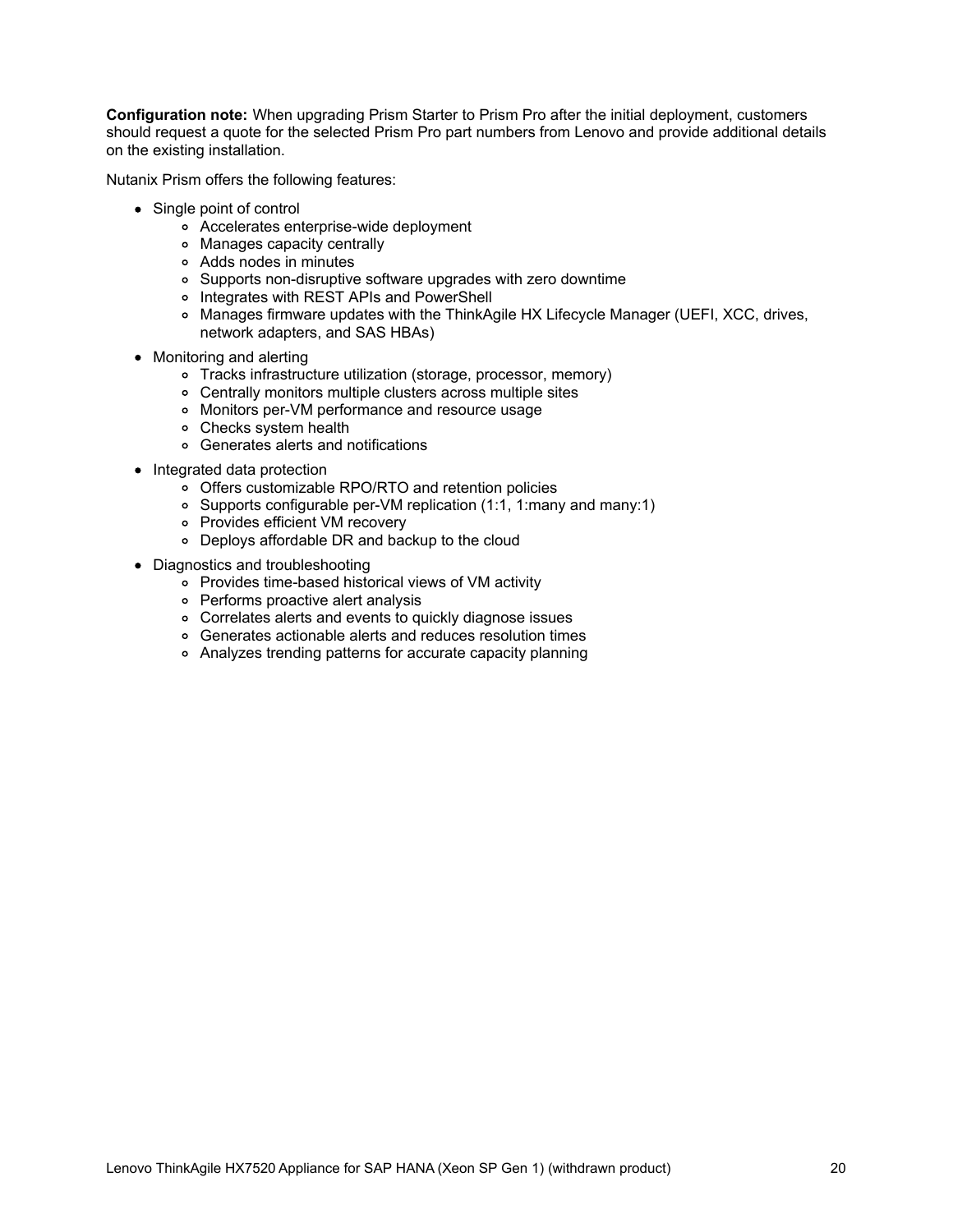## <span id="page-20-0"></span>**Nutanix Calm**

Nutanix Calm enables advanced application-level orchestration by providing a powerful, common management framework that can be leveraged by IT teams to rapidly create and deliver applications. The Calm software offers the following key features:

- Fully automates the provisioning, scaling, and deletion of traditional multi-tiered applications and distributed services.
- Simplifies the set-up and management of custom enterprise applications by incorporating all elements of each application, including relevant VMs, configurations, and related binaries, into an easy-to-useblueprint.
- Publishes blueprints through the Nutanix Marketplace, giving end users the ability to request IT services that can then be instantly provisioned.
- Maintains control with role-based governance that limits user operations based on permissions and logs all activities for end-to-end traceability.

The Calm software is licensed on a per-VM basis in 25 VM packs. The Calm software licenses can be added during the initial purchase by selecting the software option listed in the following table.

Table 27. Calm software selection options

| <b>Description</b>     | Feature<br>code | Quantity<br>(per 25 VMs) |
|------------------------|-----------------|--------------------------|
| l Calm 25 License Pack | <b>B4E4</b>     |                          |

Also, Calm licenses can be added after the initial deployment by purchasing one of the software license options listed in the following table.

Table 28. Calm software license options

| <b>Description</b>                              | <b>Part number</b> | Feature<br>code               | Quantity<br>(per $25$ VMs) |
|-------------------------------------------------|--------------------|-------------------------------|----------------------------|
| Nutanix Calm Standard, Per 25 VMs w/1Yr Support | 7S0P000ZWW B3D7    |                               |                            |
| Nutanix Calm Standard, Per 25 VMs w/2Yr Support | 7S0P0010WW         | B <sub>3</sub> D <sub>8</sub> |                            |
| Nutanix Calm Standard, Per 25 VMs w/3Yr Support | 7S0P0011WW B3D9    |                               |                            |
| Nutanix Calm Standard, Per 25 VMs w/4Yr Support | 7S0P0012WW         | B <sub>3</sub> DA             |                            |
| Nutanix Calm Standard, Per 25 VMs w/5Yr Support | 7S0P0013WW B3DB    |                               |                            |

**Configuration note:** When adding the Calm software licenses after the initial deployment, customers should request a quote for the selected Calm part numbers from Lenovo and provide additional details on the existing installation.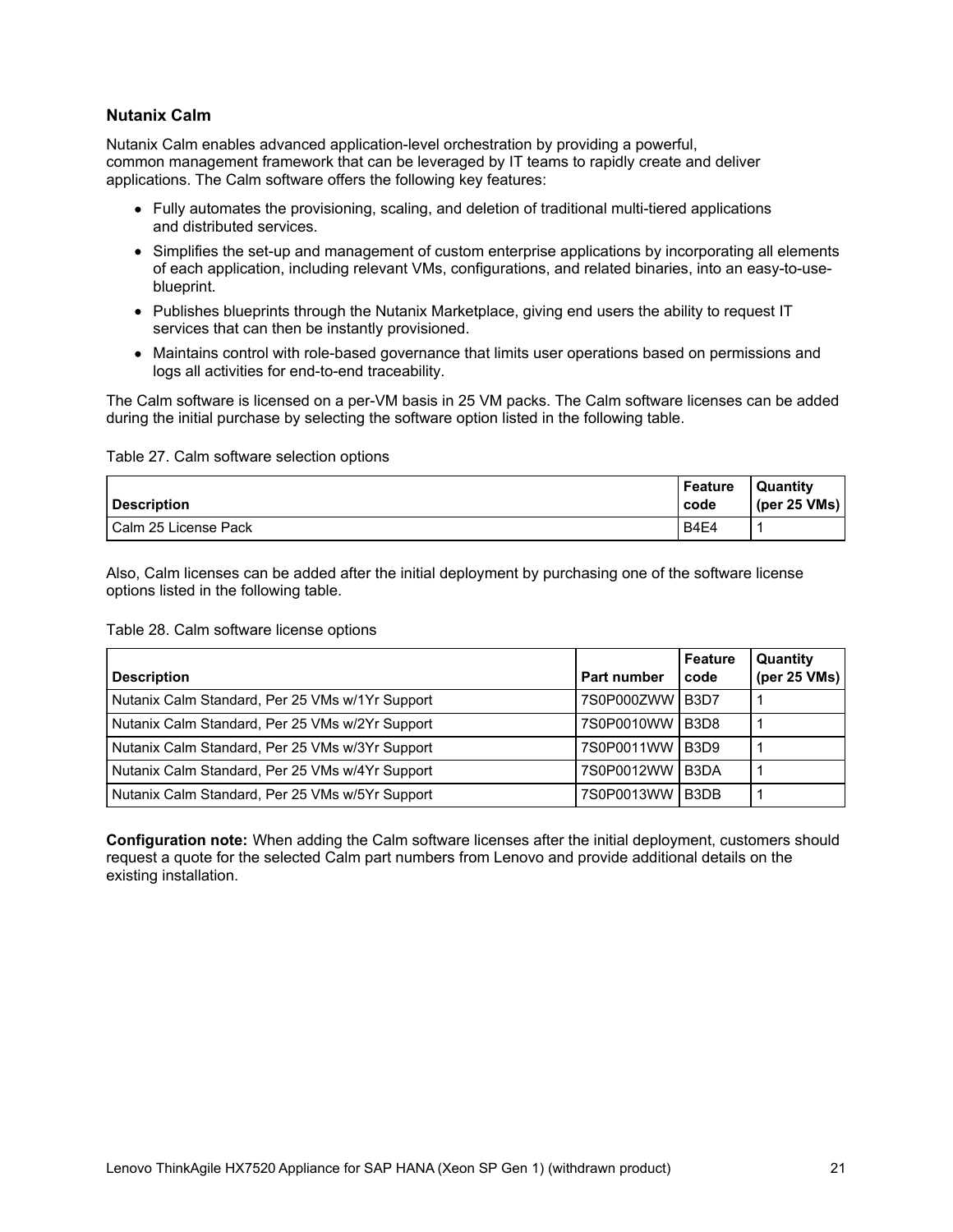## <span id="page-21-0"></span>**Nutanix Flow**

Nutanix Flow delivers advanced networking and security services, providing visibility into the virtual network, application-centric protection from network threats, and automation of common networking operations. The Flow software offers the following key features:

- Real-time visualization of communications between VMs helps implement appropriate network policies in a Nutanix environment.
- Micro-segmentation provides granular control and governance of all traffic into and out of a virtual machine with network policies attached to individual VMs and applications, rather than specific network segments.
- API-based notifications enable third party network devices to automate network configuration changes, such as VLAN provisioning or policy updates, in response to VM lifecycle events, such as adding a new VM.
- Service insertion and chaining enables virtualized network functions from third-party software (such as virtual firewalls and load balancers) to be deployed with VM traffic in a Nutanix environment.

The Flow software is licensed on a per-node basis. The Flow software license can be added during the initial purchase by selecting the software option listed in the following table,

#### Table 29. Flow software selection options

| <b>Description</b>       | <b>Feature</b><br>code        | <b>Quantity</b><br>(per node) |
|--------------------------|-------------------------------|-------------------------------|
| Flow Single Node License | B <sub>4</sub> E <sub>5</sub> |                               |

Also, Flow licenses can be added after the initial deployment by purchasing one of the software license options listed in the following table.

#### Table 30. Flow software license options

| <b>Description</b>                   | <b>Part number</b> | Feature<br>code | Quantity<br>(per node) |
|--------------------------------------|--------------------|-----------------|------------------------|
| Nutanix Flow, Per Node w/1Yr Support | 7S0P0014WW B3DC    |                 |                        |
| Nutanix Flow, Per Node w/2Yr Support | 7S0P0015WW B3DD    |                 |                        |
| Nutanix Flow, Per Node w/3Yr Support | 7S0P0016WW B3DE    |                 |                        |
| Nutanix Flow, Per Node w/4Yr Support | 7S0P0017WW B3DF    |                 |                        |
| Nutanix Flow, Per Node w/5Yr Support | 7S0P0018WW         | B3DG            |                        |

**Configuration note:** When adding the Flow software licenses after the initial deployment, customers should request a quote for the selected Flow part numbers from Lenovo and provide additional details on the existing installation.

## <span id="page-21-1"></span>**SAP HANA**

SAP HANA software licenses are purchased separately from SAP. Also, SUSE Linux Enterprise Server or Red Hat Enterprise Linux Server licenses are needed for deploying virtual machines for the SAP HANA virtualized environment. SAP HANA software stack is deployed at the customer site by Lenovo Professional Services that are required for the ThinkAgile HX7520 Appliance for SAP HANA.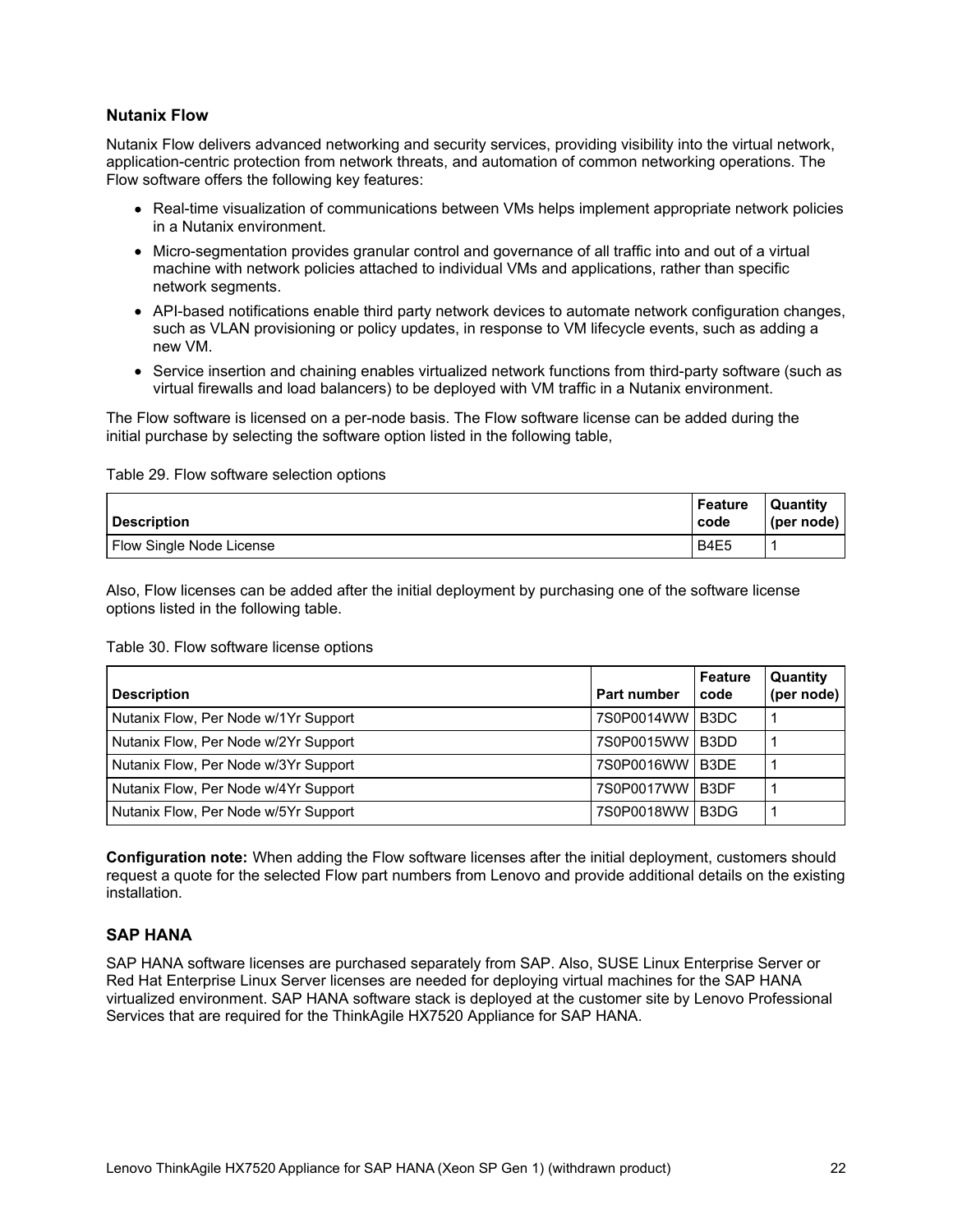# **Systems management**

The ThinkAgile HX Series Appliances for SAP HANA support the following systems management tools:

- Lenovo XClarity [Controller](#page-22-0)
- Light path [diagnostics](#page-22-1)
- Lenovo XClarity [Administrator](#page-22-2) and XClarity Pro
- Lenovo XClarity Energy [Manager](#page-24-0)

## <span id="page-22-0"></span>**Lenovo XClarity Controller**

The ThinkAgile HX appliances contain Lenovo XClarity Controller (XCC) Enterprise, which provides advanced service-processor control, monitoring, and alerting functions.

XClarity Controller Enterprise offers the following capabilities for the ThinkAgile HX Series Appliances for SAP HANA:

- Gathering and viewing system information and inventory
- Monitoring system status and health
- Alerting and notifications
- Event logging
- Syslog alerting
- Configuring security
- Updating system firmware
- Real-time power usage monitoring
- Displaying graphics for real-time and historical power usage data and temperature
- Capping power usage
- Remotely controlling power (Power on, Power off, Restart)

The XClarity Controller provides remote server management through the following interfaces:

- Intelligent Platform Management Interface (IPMI) Version 2.0
- Simple Network Management Protocol (SNMP) Version 3
- Common Information Model (CIM)
- Data Center Manageability Interface (DCMI) Version 1.5
- Redfish REpresentational State Transfer (REST) API
- Web browser with HTML5 support
- Command-line interface
- Virtual Operator Panel with XClarity Mobile App via the front USB port with XClarity Controller access

Virtual Operator Panel provides quick access to system status, firmware, network, health, and alerts information. With proper authentication, it also allows to configure systems management and network settings and to control system power (Power on, Power off, Restart). The Virtual Operator Panel can be accessed from the XClarity Mobile App running on the Android or iOS mobile device that is connected to the front USB port with XClarity Controller access (See [Components](#page-2-0) and connectors ).

## <span id="page-22-1"></span>**Light path diagnostics**

The ThinkAgile HX7520 Appliance for SAP HANA appliances include basic light path diagnostics, which provides the system LEDs on the front of the appliance (see [Components](#page-2-0) and connectors ) and the LEDs near the monitored components (for example, the DIMM error LEDs on the system board).

## <span id="page-22-2"></span>**Lenovo XClarity Administrator and XClarity Pro**

Lenovo XClarity Administrator is a centralized systems management solution that helps administrators deliver infrastructure faster. This solution integrates easily with Lenovo x86 servers, appliances, certified nodes, Topof-Rack Ethernet switches, and storage systems, providing automated agent-less discovery, inventory, monitoring, and alerts across multiple systems. In addition, some managed endpoints support firmware updates and configuration management.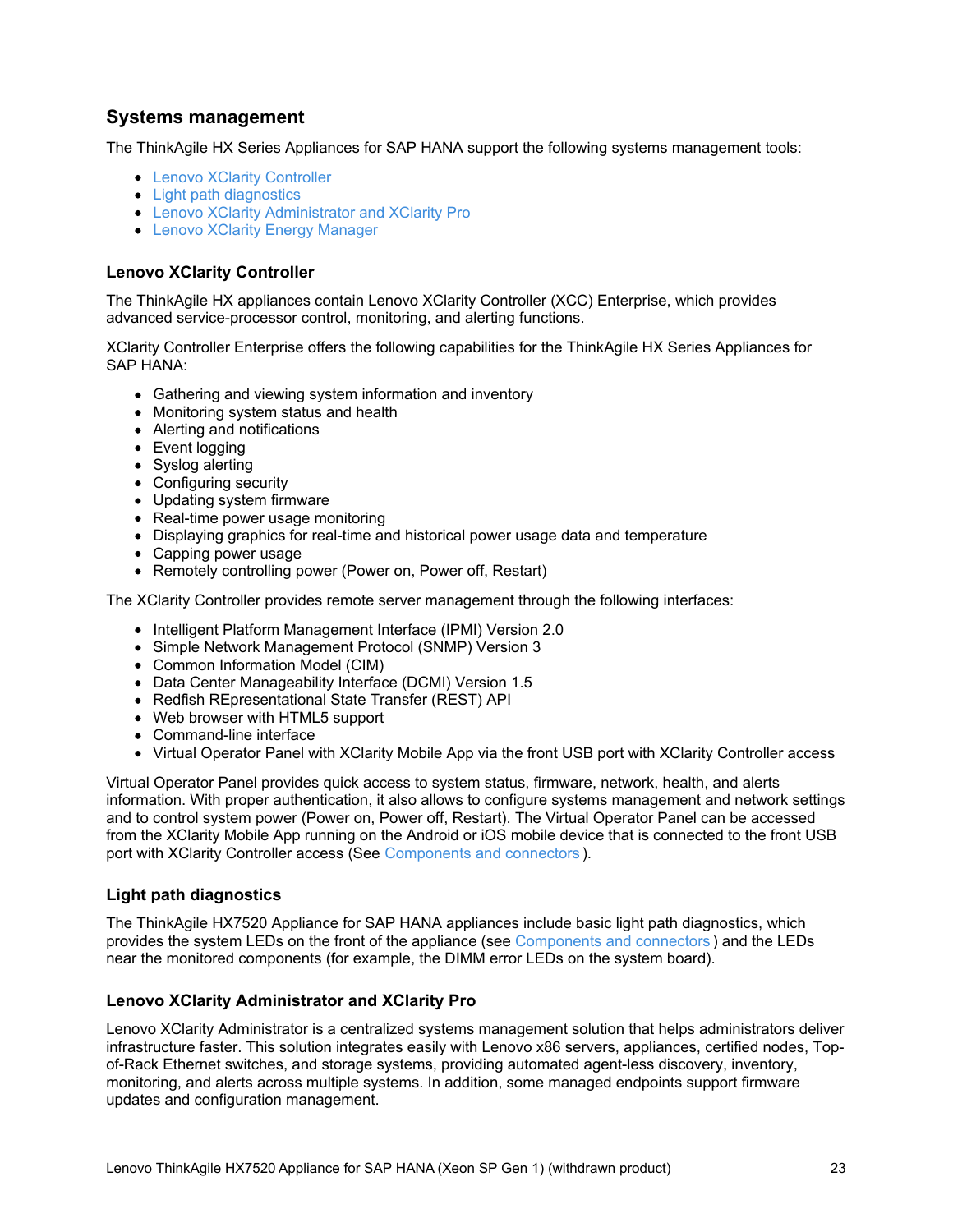Lenovo XClarity Administrator is an optional software component for the ThinkAgile HX Series Appliances for SAP HANA which can be used to manage firmware upgrades outside of the Nutanix Prism software.

#### **Notes:**

- Lenovo XClarity Administrator can be downloaded and used at no charge to discover and monitor ThinkAgile HX Series Appliances for SAP HANA and manage firmware upgrades for them.
- Optional Lenovo XClarity Pro subscription license that can be selected in the configurator provides software support for XClarity Administrator for the duration of the selected warranty period. If Lenovo XClarity software support is required, the XClarity Pro option must be selected.

The XClarity Pro license can be added during the initial purchase by selecting one of the software options listed in the following table.

#### Table 31. XClarity Pro selection options

| <b>Description</b>                | Feature<br>code               | <b>Quantity</b><br>(per node) |
|-----------------------------------|-------------------------------|-------------------------------|
| <b>XClarity Pro</b>               | B <sub>0</sub> W <sub>3</sub> |                               |
| <b>XClarity Pro and Prism Pro</b> | B <sub>0</sub> W <sub>5</sub> |                               |

Also, XClarity Pro licenses can be added after the initial deployment by purchasing one of the software license options listed in the following table.

#### Table 32. Lenovo XClarity Pro license options

|                                                         | <b>Part number</b> |            | Quantity   |
|---------------------------------------------------------|--------------------|------------|------------|
| <b>Description</b>                                      | NA, AP, Japan*     | EMEA. LA** | (per node) |
| Lenovo XClarity Pro, per Managed Endpoint w/1 Yr SW S&S | 00MT201            | 00MT207    |            |
| Lenovo XClarity Pro, per Managed Endpoint w/3 Yr SW S&S | 00MT202            | 00MT208    |            |
| Lenovo XClarity Pro, per Managed Endpoint w/5 Yr SW S&S | 00MT203            | 00MT209    |            |

\* NA = North America; AP = Asia Pacific.

\*\* EMEA = Europe, Middle East, Africa; LA = Latin America.

Lenovo XClarity Administrator is available from Lenovo at no charge, and it offers the following features:

- Auto-discovery and monitoring of ThinkAgile HX Series Appliances for SAP HANA
- Firmware updates and compliance enforcement
- External alerts and notifications via SNMP traps, syslog remote logging, and e-mail
- Secure connections to managed endpoints
- NIST 800-131A or FIPS 140-2 compliant cryptographic standards between the management solution and managed endpoints
- Integration into existing higher-level management systems such as cloud automation and orchestration tools through REST APIs, providing extensive external visibility and control over hardware resources
- An intuitive, easy-to-use GUI
- Scripting support with Windows PowerShell, providing command-line visibility and control over hardware resources

For more information, refer to the Lenovo XClarity Administrator Product Guide: <http://lenovopress.com/tips1200>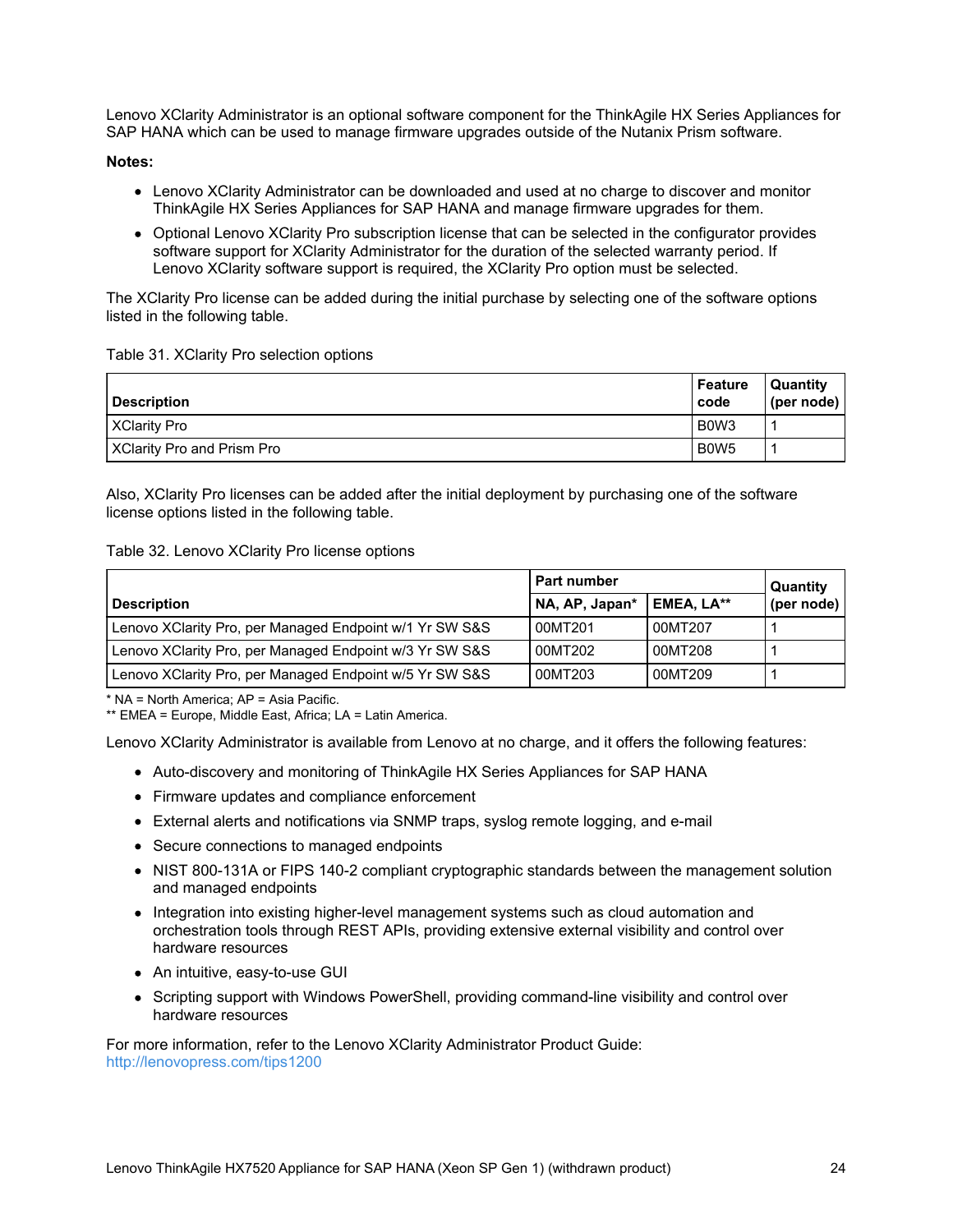## <span id="page-24-0"></span>**Lenovo XClarity Energy Manager**

Lenovo XClarity Energy Manager provides a stand-alone, web-based agent-less power management console that provides real time data and enables customers to observe, plan and manage power and cooling for Lenovo servers and appliances. Using built-in intelligence, XClarity Energy Manager identifies power consumption trends and ideal power settings, and it performs cooling analysis so that customers can define and optimize their power-saving policies.

Lenovo XClarity Energy Manager offers the following capabilities:

- Monitors room, row, rack, and device levels in the data center
- Reports vital system information, such as power, temperature and resource utilization
- Monitors inlet temperature to locate hot spots, reducing the risk of data or device damage
- Provides finely-grained controls to limit platform power in compliance with IT policy
- Generates alerts when a user-defined threshold is reached

Lenovo XClarity Energy Manager license is included in the XClarity Controller Enterprise upgrade.

For more information, refer to the Lenovo XClarity Energy Manager web page: <http://datacentersupport.lenovo.com/us/en/solutions/lnvo-lxem>

# **Physical specifications**

The ThinkAgile HX7520 Appliances for SAP HANA have the following dimensions and weight (approximate):

- $\bullet$  Height: 87 mm (3.4 in.)
- Width: 445 mm (17.5 in.)
- Depth: 720 mm (28.3 in.)
- Weight (maximum): 32 kg (70.5 lb)

## **Operating environment**

The ThinkAgile HX Series Appliances for SAP HANA comply with ASHRAE class A2 specifications. The appliance performance might be impacted when the operating temperature is outside the ASHRAE A2 specifications. Depending on the hardware configuration, some ThinkAgile HX7520 Appliances for SAP HANA comply with ASHRAE class A3 and class A4 specifications. To comply with ASHRAE class A3 and class A4 specifications, the appliances must meet the following hardware configuration requirements:

- Processors with TDP more than or equal to 150 W not installed.
- Intel Xeon Gold 6126, 6132, and 6134 processors not installed.
- M.2 5100 SSDs not installed.

The ThinkAgile HX Series Appliances for SAP HANA are supported in the following environment:

- Air temperature:
	- Operating:
		- ASHRAE Class A4: 5 °C 45 °C (41 °F 113 °F); for altitudes above 900 m (2,953 ft), decrease the maximum ambient temperature by 1 °C for every 125-m (410-ft) increase in altitude
		- ASHRAE Class A3: 5 °C 40 °C (41 °F 104 °F); for altitudes above 900 m (2,953 ft), decrease the maximum ambient temperature by 1 °C for every 175-m (574-ft) increase in altitude
		- ASHRAE Class A2: 10 °C 35 °C (50 °F 95 °F); for altitudes above 900 m (2,953 ft), decrease the maximum ambient temperature by 1 °C for every 300-m (984-ft) increase in altitude
	- Non-operating:  $5 \degree C$  45  $\degree C$  (41  $\degree F$  113  $\degree F$ )
	- Storage: -40 °C +60 °C (-40 °F 140 °F)
- $\bullet$  Maximum altitude: 3,050 m (10,000 ft)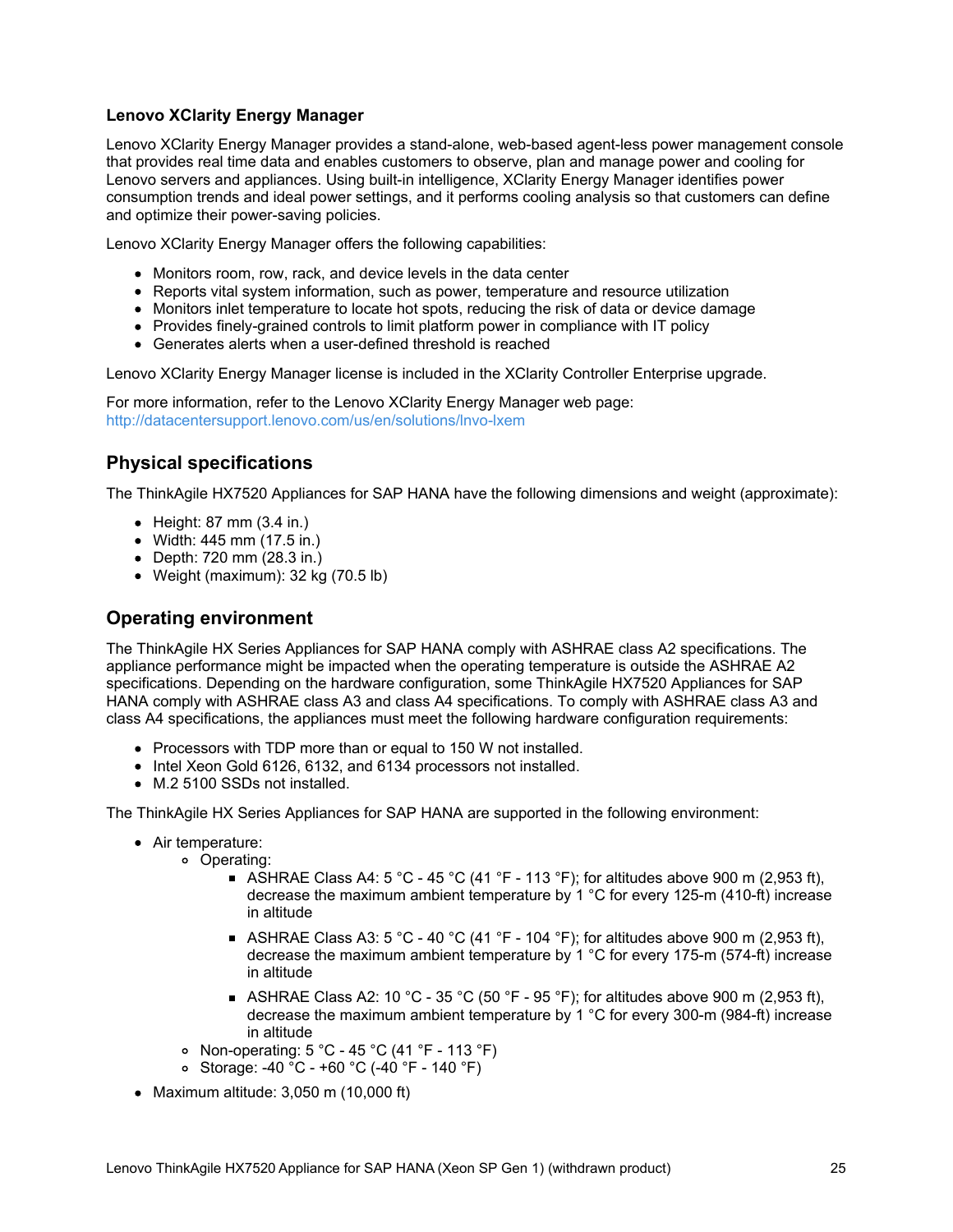- Humidity:
	- Operating:
		- ASHRAE Class A4: 8% 90% (non-condensing); maximum dew point: 24 °C (75 °F)
		- ASHRAE Class A3: 8% 85% (non-condensing); maximum dew point: 24 °C (75 °F)
		- ASHRAE Class A2: 8% 80% (non-condensing); maximum dew point: 21 °C (70 °F)
	- Storage: 8% 90% (non-condensing)
- Electrical:
	- 100 127 (nominal) V AC; 50 Hz / 60 Hz
	- 200 240 (nominal) V AC; 50 Hz / 60 Hz
	- 180 300 V DC (supported in China only)
- Acoustics (maximum configuration, operating): 6.2 bels
- Vibration:
	- Operating: 0.21 G rms at 5 Hz to 500 Hz for 15 minutes across 3 axes
	- Non-operating: 1.04 G rms at 2 Hz to 200 Hz for 15 minutes across 6 surfaces
- Shock:
	- Operating: 15 G for 3 milliseconds in each direction (positive and negative X, Y, and Z axes)
	- Non-operating:
		- 12 kg 22 kg: 50 G for 152 in./sec velocity change across 6 surfaces
		- 23 kg 31 kg: 35 G for 152 in./sec velocity change across 6 surfaces

The following table lists the maximum system power load, rated inlet current, and system heat output based on the power supply and source voltage.

| Power supply    | Source voltage | <b>Maximum power</b><br>load per system<br>(two power supplies) | <b>Rated current</b><br>per inlet | System<br>heat output |
|-----------------|----------------|-----------------------------------------------------------------|-----------------------------------|-----------------------|
| 1100 W Platinum | 100 - 127 V AC | 1382 W                                                          | 12A                               | 4715 BTU/hour         |
|                 | 200 - 240 V AC | 1408 W                                                          | 6 A                               | 4804 BTU/hour         |
|                 | 180 - 300 V DC | 1408 W                                                          | 5.1A                              | 4804 BTU/hour         |

Table 33. Rated system power, inlet current, and system heat output

# **Regulatory compliance**

The ThinkAgile HX Series Appliances for SAP HANA conform to the following regulations:

- United States FCC Part 15, Class A
- Canada ICES-003/NMB-03, Class A
- UL/CSA 60950-1
- Mexico NOM-019
- Argentina IEC60950-1
- Japan VCCI, Class A
- Australia/New Zealand AS/NZS CISPR 22, Class A
- China CCC GB4943.1, GB9254 Class A, GB17625.1
- Taiwan BSMI CNS13438, Class A; CNS14336-1
- Korea KN22, Class A; KN24
- Russia/GOST ME01; IEC-60950-1; GOST R 51318.22, 51318.24, 51317.3.2, and 51317.3.3
- IEC 60950-1 (CB Certificate and CB Test Report)
- Europe CE Mark (EN55022 Class A, EN60950-1, EN55024, EN61000-3-2, EN61000-3-3)
- CISPR 22, Class A
- Germany TUV-GS (EN60950-1/IEC60950-1, EK1-ITB2000)
- Reduction of Hazardous Substances (ROHS)
- Energy Star 3.0

# **Warranty and support**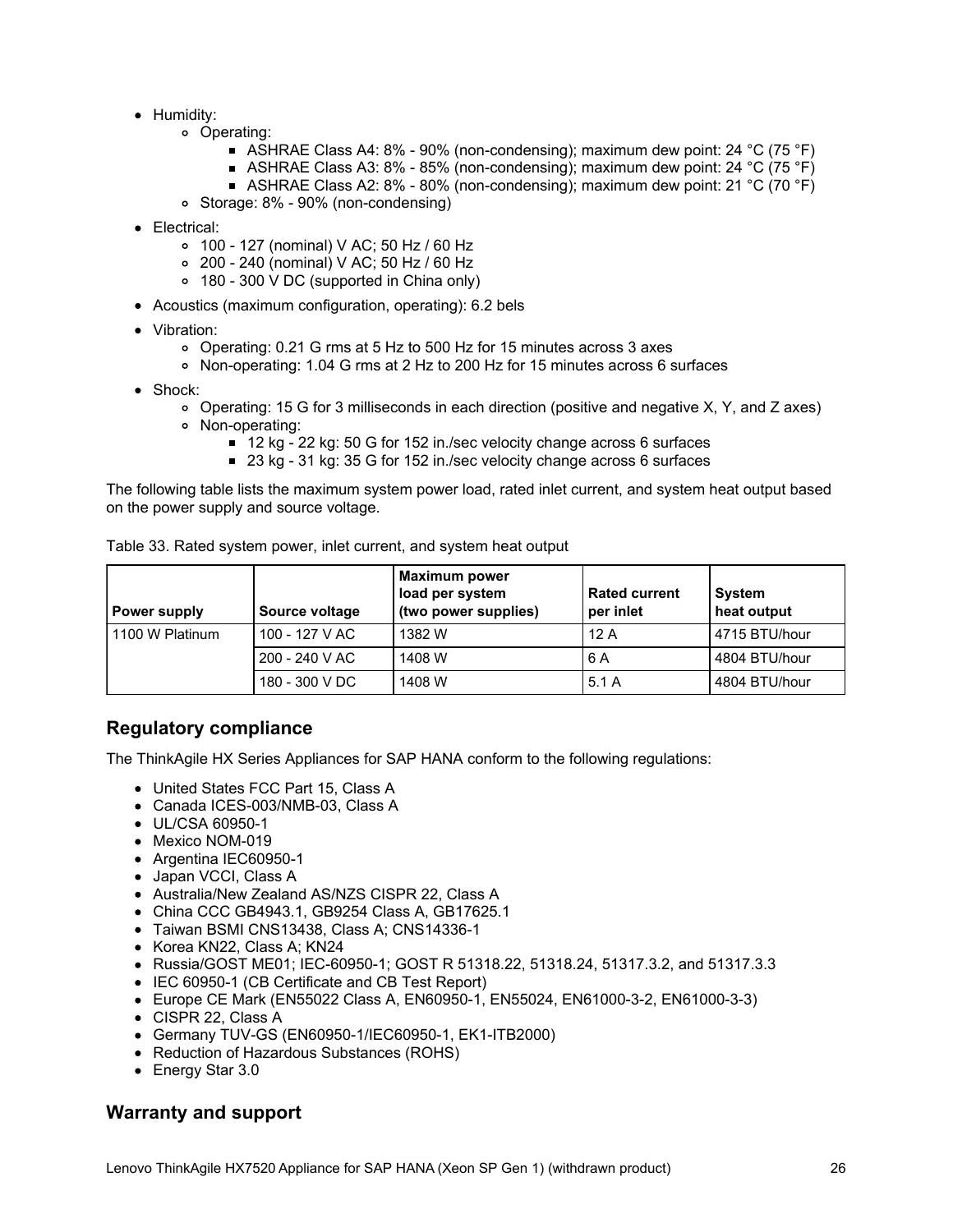The ThinkAgile HX Series Appliances for SAP HANA can be configured with a three-, four, or five-year hardware warranty with 24x7 ThinkAgile Advantage Single Point of Support (Lenovo appliance hardware and Nutanix software) and various levels of coverage with a well-defined scope of services, including service hours, response time, term of service, and service agreement terms and conditions.

The Lenovo local support centers perform problem determination and resolution for hardware-related issues and escalate to Nutanix, on behalf of the customer, for software-related problem determination. Nutanix will contact the customer and will own the software-related problem resolution until closure.

Lenovo's support services provide a sophisticated, unified support structure for a customer's data center, with an experience consistently ranked number one in customer satisfaction worldwide.

The following Lenovo support services are available for selection:

- **Premier Support** provides a Lenovo-owned customer experience and delivers direct access to technicians skilled in hardware, software, and advanced troubleshooting, in addition to the following capabilities:
	- Direct technician-to-technician access through a dedicated phone line.
	- 24x7x365 remote support.
	- Single point of contact service.
	- End to end case management.
	- 3rd Party collaborative software support.
	- Online case tools and live chat support.
	- On-demand remote system analysis.
- **Warranty service level upgrades (Preconfigured Support)** are available to meet the on-site response time targets that match the criticality of customer's systems:
	- 3, 4, or 5 years of service coverage.
	- **Foundation Service:** 9x5 service coverage with next business day onsite response, with optional YourDrive YourData.
	- **Essential Service:** 24x7 service coverage with 4-hour onsite response or 24-hour committed repair (available only in select regions), bundled with YourDrive YourData.
	- **Advanced Service:** 24x7 service coverage with 2-hour onsite response or 6-hour committed repair (available only in select regions), bundled with YourDrive YourData.

#### **Managed Services**

Lenovo Managed Services provide continuous 24x7 remote monitoring (plus 24x7 call center availability) and proactive management of a customer's data center using state of the art tools, systems, and practices by a team of highly skilled and experienced Lenovo services professionals.

Quarterly reviews check error logs, verify firmware and operating system device driver levels, and software as needed. Lenovo will also maintain records of latest patches, critical updates, and firmware levels, to ensure customer's systems are providing business value through optimized performance.

#### **Technical Account Management (TAM)**

A Lenovo Technical Account Manager helps customers optimize operations of their data centers based on a deep understanding of customer's business. Customers gain direct access to a Lenovo TAM, who serves as their single point of contact to expedite service requests, provide status updates, and furnish reports to track incidents over time. Also, a TAM helps proactively make service recommendations and manage service relationship with Lenovo to make certain that customer's needs are met.

#### **Enterprise Software Support**

Lenovo Enterprise Software Support is an additional support service that provides customers with software support on Microsoft, Red Hat, SUSE, and VMWare applications and systems. Around the clock availability for critical problems plus unlimited calls and incidents helps customers address challenges fast, without incremental costs. Support staff can answer troubleshooting and diagnostic questions, address product compatibility and interoperability issues, isolate causes of problems, report defects to software vendors, and more.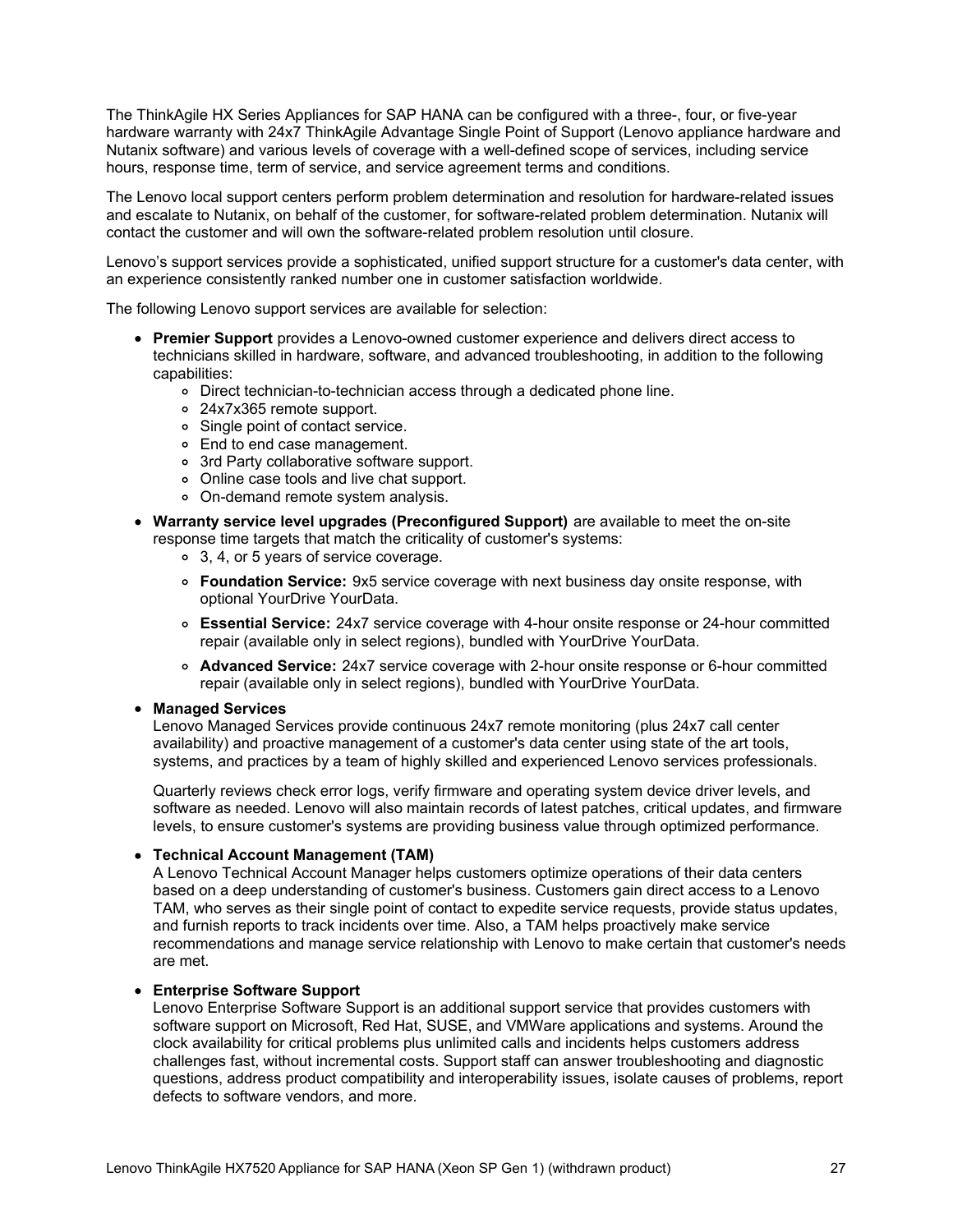#### **YourDrive YourData**

Lenovo's YourDrive YourData service is a multi-drive retention offering that ensures that customer's data is always under their control, regardless of the number of drives that are installed in their Lenovo server. In the unlikely event of a drive failure, customers retain possession of their drive while Lenovo replaces the failed drive part. Customer's data stays safely on customer premises, in their hands. The YourDrive YourData service can be purchased in convenient bundles with Foundation, Essential, or Advanced services.

#### **Health Check**

Having a trusted partner who can perform regular and detailed health checks is central to maintaining efficiency and ensuring that customer systems and business are always running at their best. Health Check supports Lenovo-branded server, storage, and networking devices, as well as select Lenovosupported products from other vendors that are sold by Lenovo or a Lenovo-Authorized Reseller.

Some regions might have different warranty terms and conditions than the standard warranty. This is due to local business practices or laws in the specific region. Local service teams can assist in explaining regionspecific terms when needed. Examples of region-specific warranty terms are second or longer business day parts delivery or parts-only base warranty.

If warranty terms and conditions include onsite labor for repair or replacement of parts, Lenovo will dispatch a service technician to the customer site to perform the replacement. Onsite labor under base warranty is limited to labor for replacement of parts that have been determined to be field-replaceable units (FRUs). Parts that are determined to be customer-replaceable units (CRUs) do not include onsite labor under base warranty.

If warranty terms include parts-only base warranty, Lenovo is responsible for delivering only replacement parts that are under base warranty (including FRUs) that will be sent to a requested location for self-service. Parts-only service does not include a service technician being dispatched onsite. Parts must be changed at customer's own cost and labor and defective parts must be returned following the instructions supplied with the spare parts.

Lenovo support services are region-specific. Not all support services are available in every region. For information about Lenovo support services that are available in a specific region, refer to the following resources:

- Service part numbers in Data Center Solution Configurator (DCSC): <http://dcsc.lenovo.com/#/services>
- Lenovo Services Availability Locator <https://lenovolocator.com/>

For service definitions, region-specific details, and service limitations, refer to the following documents:

- Lenovo Statement of Limited Warranty for Infrastructure Solutions Group (ISG) Servers and System Storage <http://pcsupport.lenovo.com/us/en/solutions/ht503310>
- Lenovo Data Center Services Agreement <http://support.lenovo.com/us/en/solutions/ht116628>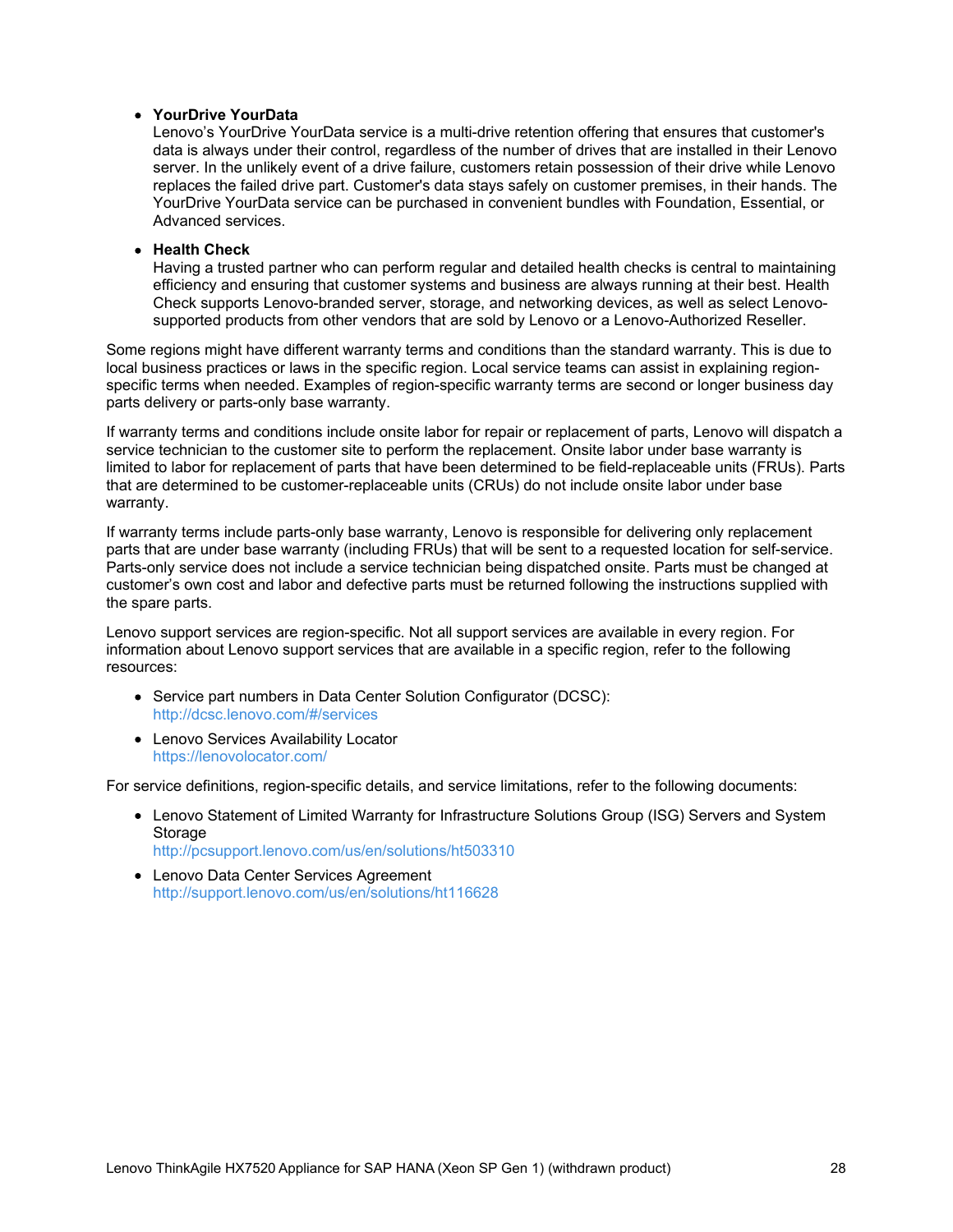# **Software maintenance**

The ThinkAgile HX Series Appliances for SAP HANA include a three-, four-, or five-year software support and subscription (matches the duration of the selected hardware warranty period) that entitles you to submit service requests to troubleshoot Nutanix software issues and receive code updates, including fixes, patches, and new software releases.

The Lenovo local support centers perform problem determination and resolution for hardware-related issues and escalate to Nutanix, on behalf of the customer, for software-related problem determination. Nutanix will contact the customer and will own the software-related problem resolution until closure.

Software support that is provided by Nutanix includes 24x7 phone and web coverage with the following target response times (priorities are assigned by Nutanix based on the impact on productivity):

- Priority 1 (Emergency: Productivity halted): Within 30 minutes.
- Priority 2 (Critical: Significant impact on productivity): Within 2 hours.
- Priority 3 (Normal: Minimal impact on productivity): Within 4 hours.
- Priority 4 (Low: General requests for information): Within next two business days.

For more information, refer to the Lenovo Support Plan – ThinkAgile HX and Lenovo Converged HX Series: <http://datacentersupport.lenovo.com/us/en/solutions/ht505404>

# **SAP HANA support**

Lenovo solution support team works closely with SAP and is dedicated to troubleshooting the SAP HANA software and hardware issues and can coordinate any cross-company support functions (SAP, SUSE, Red Hat, Nutanix) that may be necessary to resolve the problem as soon as possible.

# **Deployment services**

The following Lenovo Professional Services are available for the ThinkAgile HX7520 Appliances for SAP HANA to get customers up and running quickly:

- Nutanix deployment services Base (per node)
	- Conducting remote preparation and planning
	- Verifying firmware versions and performing firmware updates, if needed
	- Installing and configuring hypervisor and Nutanix controller VM
	- Creating Nutanix cluster
	- Configuring storage
	- Configuring administrative features
- Nutanix deployment services Advanced (per cluster)
	- Configuring Nutanix containers and Acropolis (AHV) cluster
	- Transferring knowledge
- Nutanix deployment services Advanced with XClarity (per cluster)
	- Nutanix deployment services Advanced
	- o Installing Lenovo XClarity
	- o Installing system updates

The following optional Lenovo basic installation services are available for the ThinkAgile HX Series Appliances for SAP HANA:

- Unpacking and inspecting the systems
- Mounting the systems in a rack cabinet
- Connecting the systems to electrical power and network
- Checking and updating firmware to the latest levels
- Verifying operations
- Disposal of the packaging materials (within the customer site)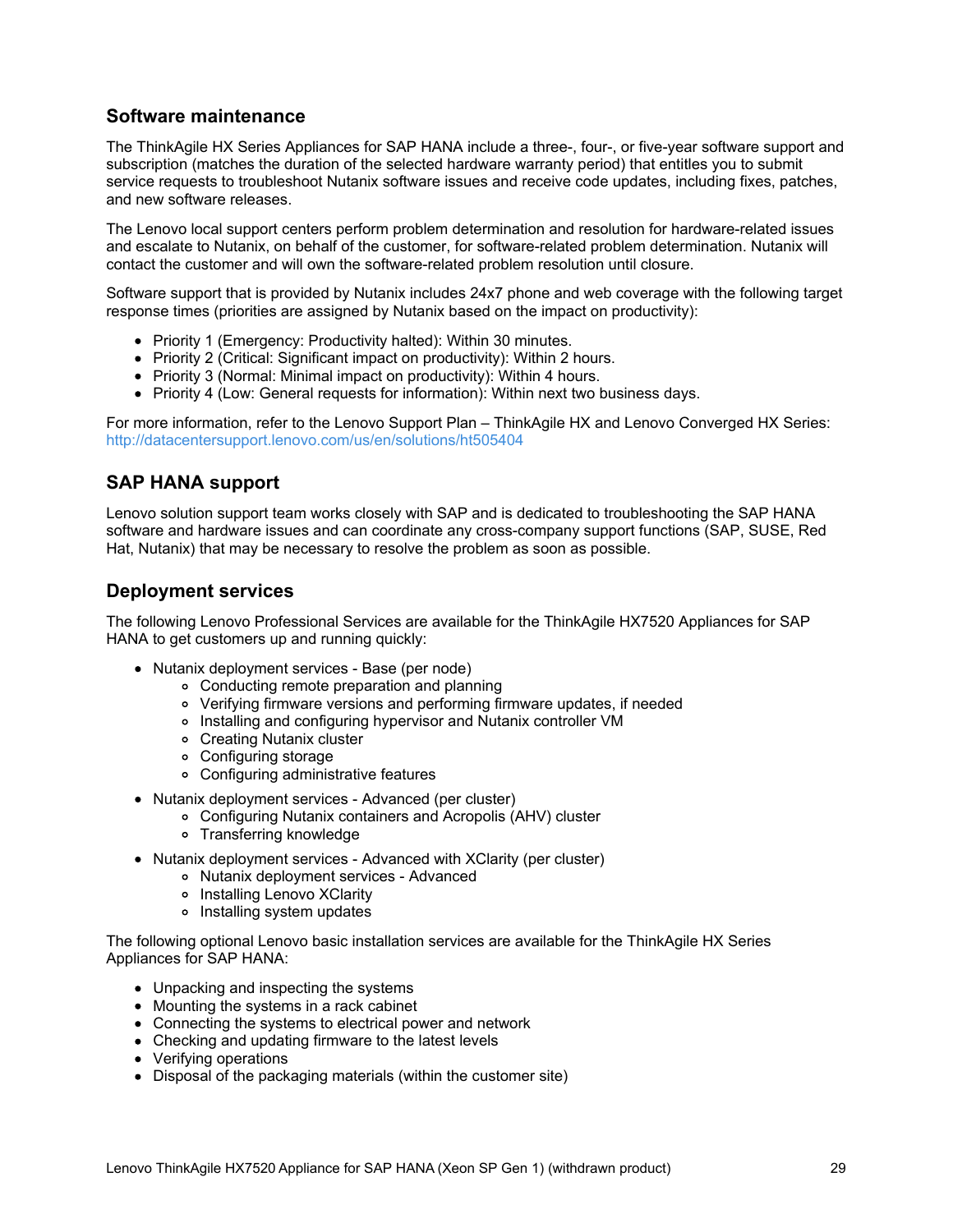The SAP HANA onsite deployment that is provided by Lenovo Professional Services is required for the ThinkAgile HX Series Appliances for SAP HANA.

For more information, refer to the Data Center Deployment Services web page: <http://www.lenovo.com/us/en/data-center/services/deployment>

## **Related publications and links**

For more information, see these resources:

- Lenovo ThinkAgile HX Series <http://www3.lenovo.com/us/en/p/WMD00000326>
- Lenovo Data Center Solution Configurator (DCSC): <http://dcsc.lenovo.com>
- Nutanix documentation <http://portal.nutanix.com/#/page/docs>
- Lenovo ThinkAgile HX Series Best Recipes <http://datacentersupport.lenovo.com/us/en/solutions/ht505413>
- Lenovo Data Center Support <http://datacentersupport.lenovo.com>

# **Related product families**

Product families related to this document are the following:

- [ThinkAgile](https://lenovopress.com/servers/thinkagile/hx-series) HX Series for Nutanix
- Nutanix [Alliance](https://lenovopress.com/software/alliances/nutanix)
- [Hyperconverged](https://lenovopress.com/software/hyperconverged) Infrastructure
- [Hyperconverged](https://lenovopress.com/servers/hyperconverged) Infrastructure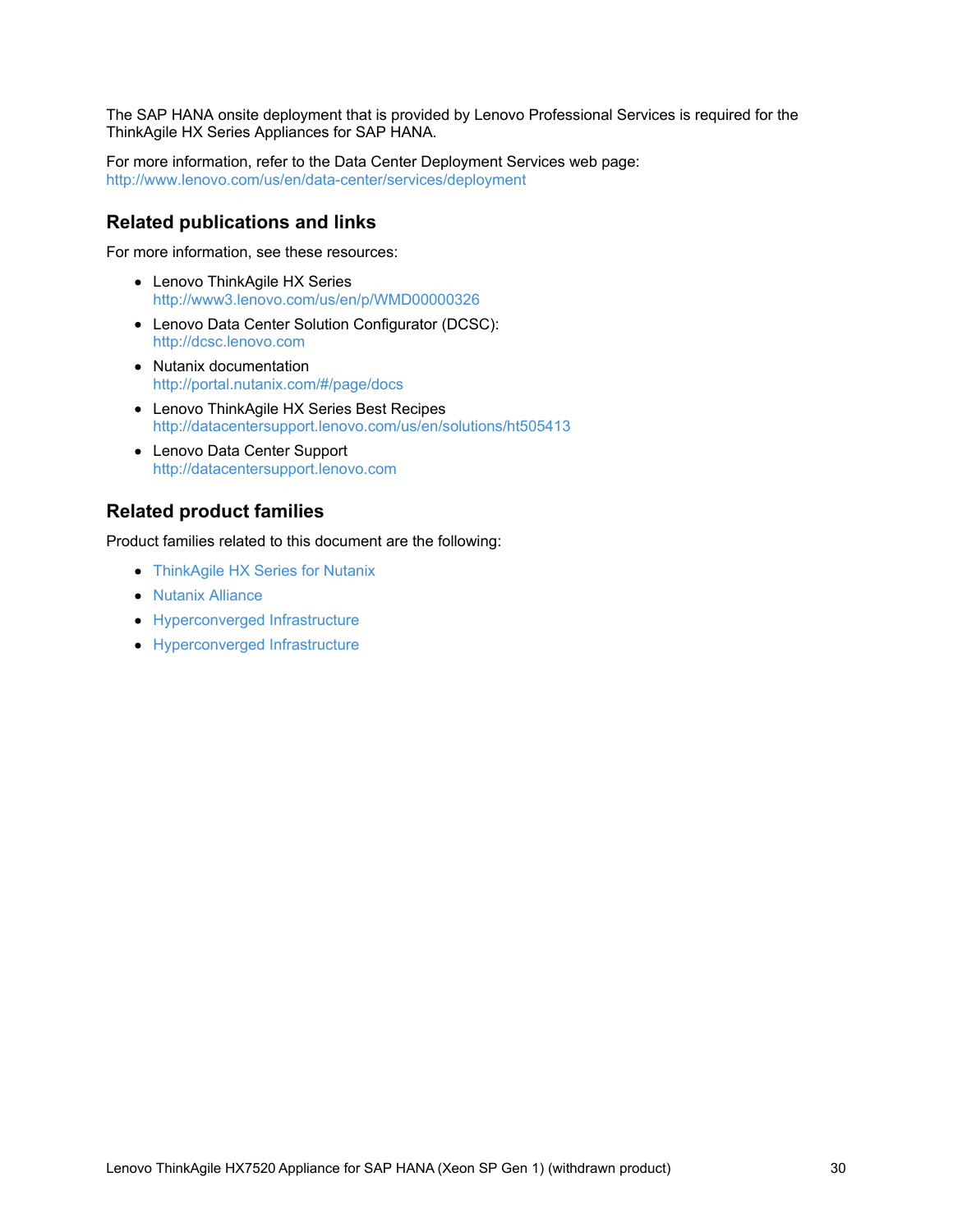# **Notices**

Lenovo may not offer the products, services, or features discussed in this document in all countries. Consult your local Lenovo representative for information on the products and services currently available in your area. Any reference to a Lenovo product, program, or service is not intended to state or imply that only that Lenovo product, program, or service may be used. Any functionally equivalent product, program, or service that does not infringe any Lenovo intellectual property right may be used instead. However, it is the user's responsibility to evaluate and verify the operation of any other product, program, or service. Lenovo may have patents or pending patent applications covering subject matter described in this document. The furnishing of this document does not give you any license to these patents. You can send license inquiries, in writing, to:

Lenovo (United States), Inc. 8001 Development Drive Morrisville, NC 27560 U.S.A. Attention: Lenovo Director of Licensing

LENOVO PROVIDES THIS PUBLICATION "AS IS" WITHOUT WARRANTY OF ANY KIND, EITHER EXPRESS OR IMPLIED, INCLUDING, BUT NOT LIMITED TO, THE IMPLIED WARRANTIES OF NON-INFRINGEMENT, MERCHANTABILITY OR FITNESS FOR A PARTICULAR PURPOSE. Some jurisdictions do not allow disclaimer of express or implied warranties in certain transactions, therefore, this statement may not apply to you.

This information could include technical inaccuracies or typographical errors. Changes are periodically made to the information herein; these changes will be incorporated in new editions of the publication. Lenovo may make improvements and/or changes in the product(s) and/or the program(s) described in this publication at any time without notice.

The products described in this document are not intended for use in implantation or other life support applications where malfunction may result in injury or death to persons. The information contained in this document does not affect or change Lenovo product specifications or warranties. Nothing in this document shall operate as an express or implied license or indemnity under the intellectual property rights of Lenovo or third parties. All information contained in this document was obtained in specific environments and is presented as an illustration. The result obtained in other operating environments may vary. Lenovo may use or distribute any of the information you supply in any way it believes appropriate without incurring any obligation to you.

Any references in this publication to non-Lenovo Web sites are provided for convenience only and do not in any manner serve as an endorsement of those Web sites. The materials at those Web sites are not part of the materials for this Lenovo product, and use of those Web sites is at your own risk. Any performance data contained herein was determined in a controlled environment. Therefore, the result obtained in other operating environments may vary significantly. Some measurements may have been made on development-level systems and there is no guarantee that these measurements will be the same on generally available systems. Furthermore, some measurements may have been estimated through extrapolation. Actual results may vary. Users of this document should verify the applicable data for their specific environment.

#### **© Copyright Lenovo 2022. All rights reserved.**

This document, LP1218, was created or updated on April 14, 2020.

Send us your comments in one of the following ways:

- Use the online Contact us review form found at: <https://lenovopress.com/LP1218>
- Send your comments in an e-mail to: [comments@lenovopress.com](mailto:comments@lenovopress.com?subject=Feedback for LP1218)

This document is available online at <https://lenovopress.com/LP1218>.